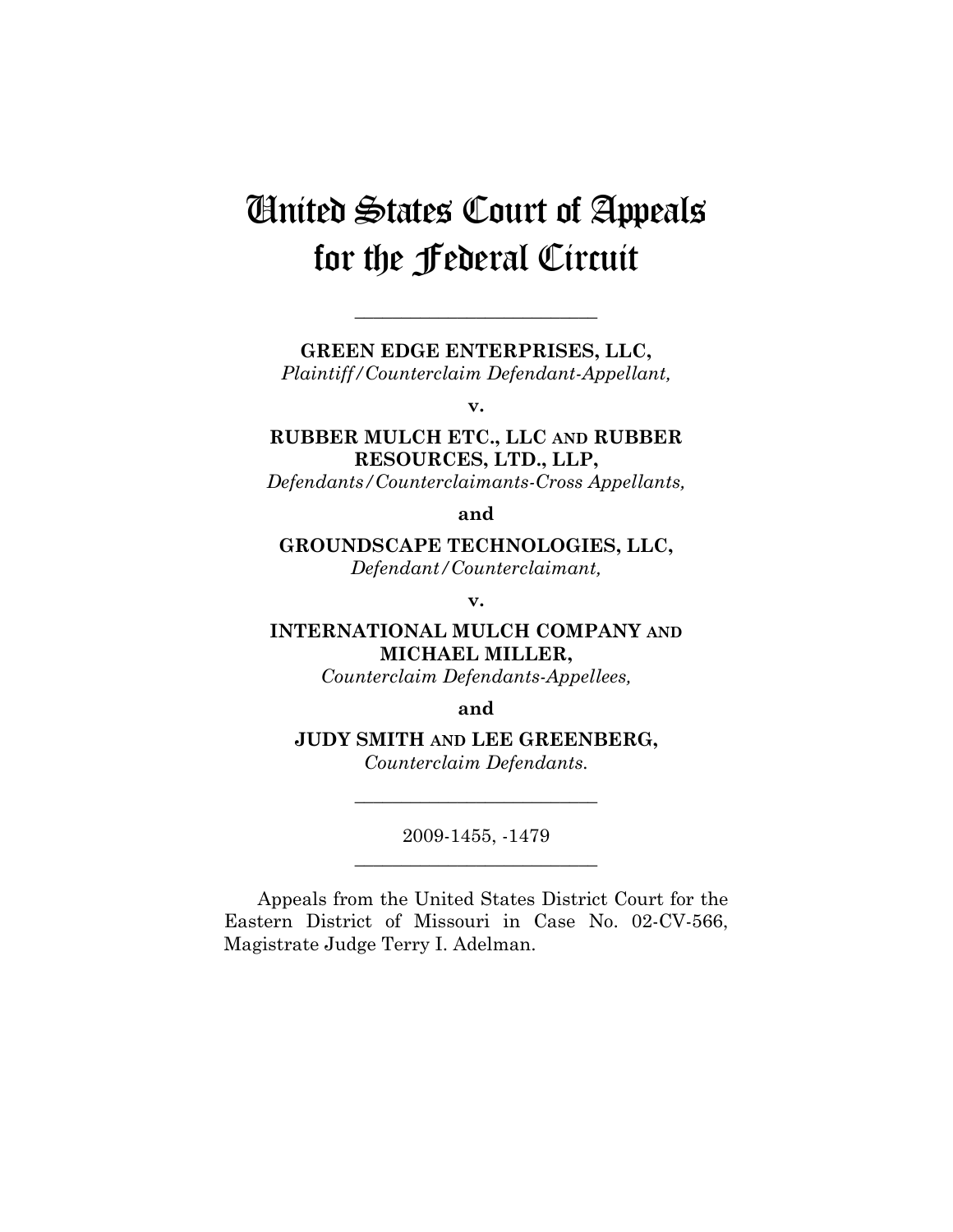Decided: September 7, 2010 **\_\_\_\_\_\_\_\_\_\_\_\_\_\_\_\_\_\_\_\_\_\_\_\_\_\_\_\_** 

**\_\_\_\_\_\_\_\_\_\_\_\_\_\_\_\_\_\_\_\_\_\_\_\_\_\_\_\_** 

JOE D. JACOBSON, Green Jacobson, P.C., of Clayton, Missouri, argued for plaintiff/counterclaim defendantappellant. With him on the brief was ALLEN P. PRESS.

RONALD D. FOSTER, Ronald Foster, P.C., of South Bend, Indiana, argued for defendants/counterclaimantscross appellants.

JENNIFER E. HOEKEL, Senniger Powers LLP, of St. Louis, Missouri, argued for counterclaim defendantsappellees. With her on the brief was B. SCOTT EIDSON.

**\_\_\_\_\_\_\_\_\_\_\_\_\_\_\_\_\_\_\_\_\_\_\_\_\_\_** 

# Before RADER, *Chief Judge*, and LOURIE and BRYSON, *Circuit Judges*.

LOURIE, *Circuit Judge*.

Green Edge Enterprises, LLC ("Green Edge") appeals from the decision of the United States District Court for the Eastern District of Missouri granting summary judgment of invalidity of U.S. Patent 5,910,514 (the "514" patent") for violation of the best mode requirement. *Green Edge Enters., LLC v. Rubber Mulch Etc., LLC*, No. 4:02CV566, 2008 U.S. Dist. Lexis 23378 (E.D. Mo. Mar. 25, 2008) ("*Best Mode Op.*"). Rubber Mulch and Rubber Resources cross-appeal from the court's dismissal of their claim of trademark invalidity for lack of a case or controversy. *Green Edge Enters., LLC v. Rubber Mulch Etc., LLC*, 509 F. Supp. 2d 814 (E.D. Mo. 2007) ("*Trademark Dismissal*"). Rubber Resources cross-appeals from the court's dismissal of its Lanham Act claim for failure to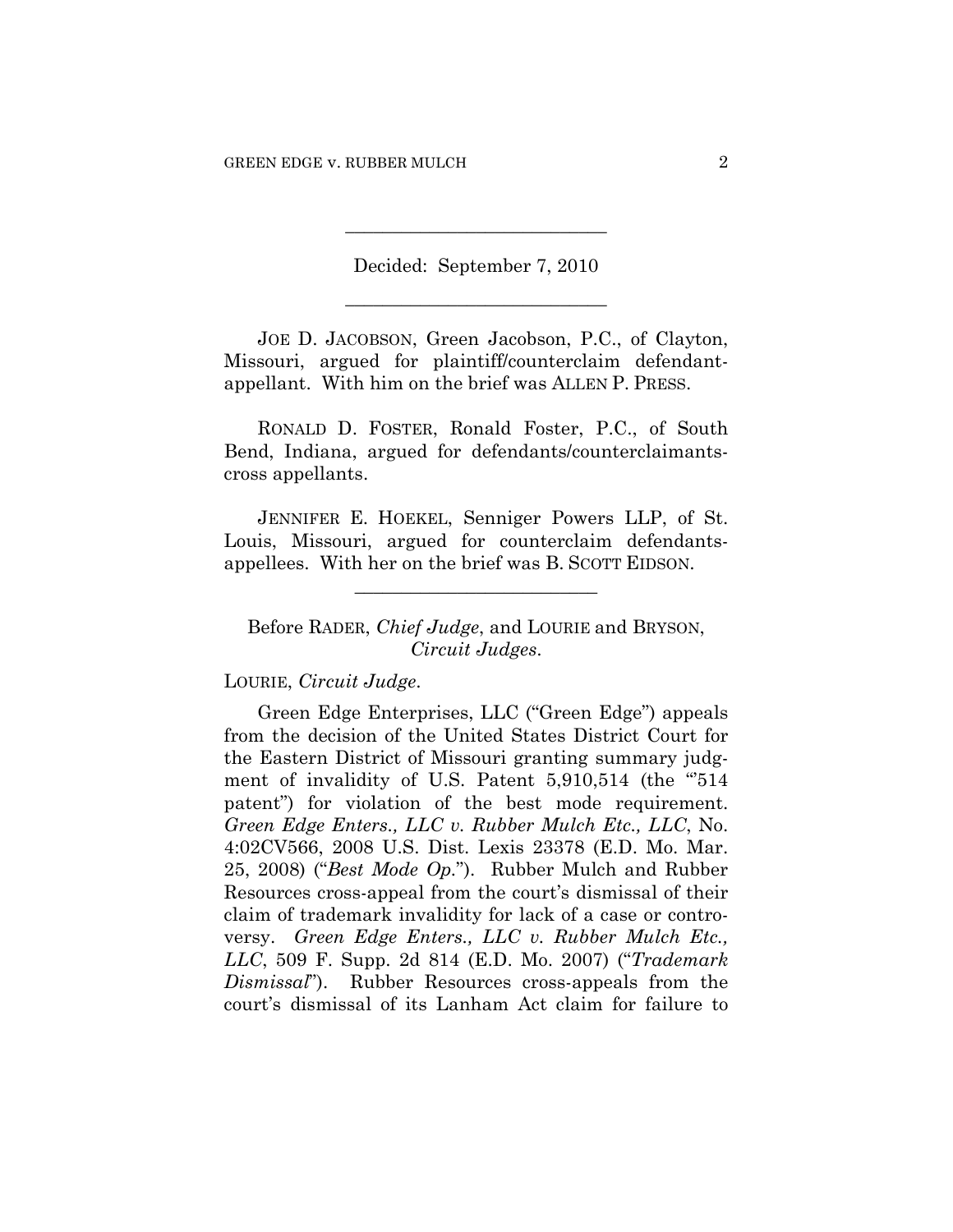prove damages. *Green Edge Enters., LLC v. Rubber Mulch Etc., LLC*, No. 4:02CV566, 2009 U.S. Dist. Lexis 53411 (E.D. Mo. June 24, 2009) ("*Lanham Act Dismissal*"). We reverse in whole or in part on all three issues and remand.

### **BACKGROUND**

## A. '514 Patent Claims

Green Edge owns the '514 patent and sued Rubber Mulch and Rubber Resources, among others, for infringement. The '514 patent claims a synthetic mulch that is colored with a "water based acrylic colorant" to imitate natural mulch. For example, claim 1 reads as follows:

1. A synthetic mulch material sized, shaped, and *colored to imitate a natural mulch*, wherein said synthetic mulch is comprised of:

a) a plurality of rubber particles, with the rubber selected from the group consisting of natural polymers and synthetic high polymers, with said rubber particles having an outer surface *designed and dimensioned to look like natural mulch* selected from the group consisting of pea gravel, wood chips, and tree bark, and a length ranging between about 1/16 inch and about 8 inches and a width ranging between about 1/16 inches and about 2 inches; and,

b) an amount of *water based acrylic colorant* added in an amount equal to between about 3% and about 10% by weight of said rubber particles, with said colorant coating said rubber particles thereby forming said synthetic mulch.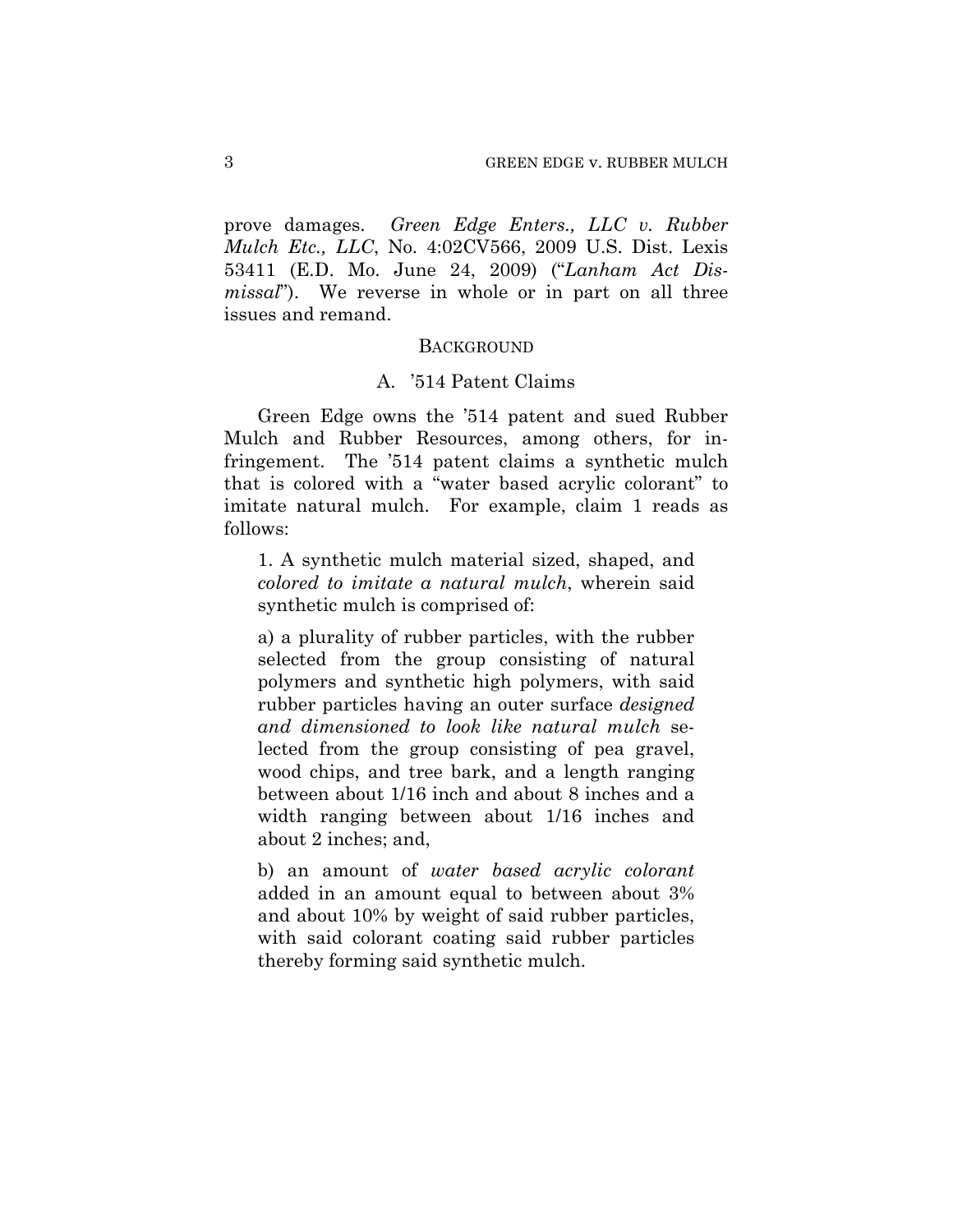'514 patent col.5 l.62–col.6 l.15 (emphases added). The specification states that the colorant "can be selected from a variety of different coloring systems, as long as the colorant is available in at least earth tone colors, readily adheres to rubber, and does not wash off the rubber when contacted by water." *Id.* at col.4 l.64–col.5 l.3. However, according to the specification, "[t]he most preferred colorants are water based acrylic systems such as the colorant systems sold under the name 'VISICHROME', by Futura Coatings, Inc. of Hazlewood, Mo." *Id.* at col.5 ll.4–7. Claim 3 of the '514 patent recites "[t]he synthetic mulch of claim 1 wherein said colorant is a water based acrylic called VISICHROME." *Id.* at col.6 ll.19–20.

At the district court, the parties agreed that there did not exist a colorant system sold by Futura Coatings, Inc. ("Futura") under the name "Visichrome." Instead, Green Edge had used a product that Futura sold under the product code "24009." Green Edge asserted, however, that it had believed the colorant system to be called "Visichrome" based on a letter that it had received from Jeffrey Jarboe, Futura's vice president, in July 1997. *Best Mode Op.*, 2008 U.S. Dist. Lexis 23378, at \*12. In that letter, Jarboe stated that "[t]he Futura 'Visichrome' colorant system is designed to be a user friendly system. The infinite colors available are packaged as a single component water based acrylic system." J.A. 250. The letter then discussed how the "Visichrome' colorants" would be used to coat the rubber particles used by Green Edge. *Id.* However, before the district court, Jarboe could not remember why he used the term "Visichrome" in reference to the colorant system. *Best Mode Op.*, 2008 U.S. Dist. Lexis 23378, at \*12.

In March 2008, the district court granted Rubber Mulch and Rubber Resources summary judgment of invalidity of the '514 patent for failure to disclose the best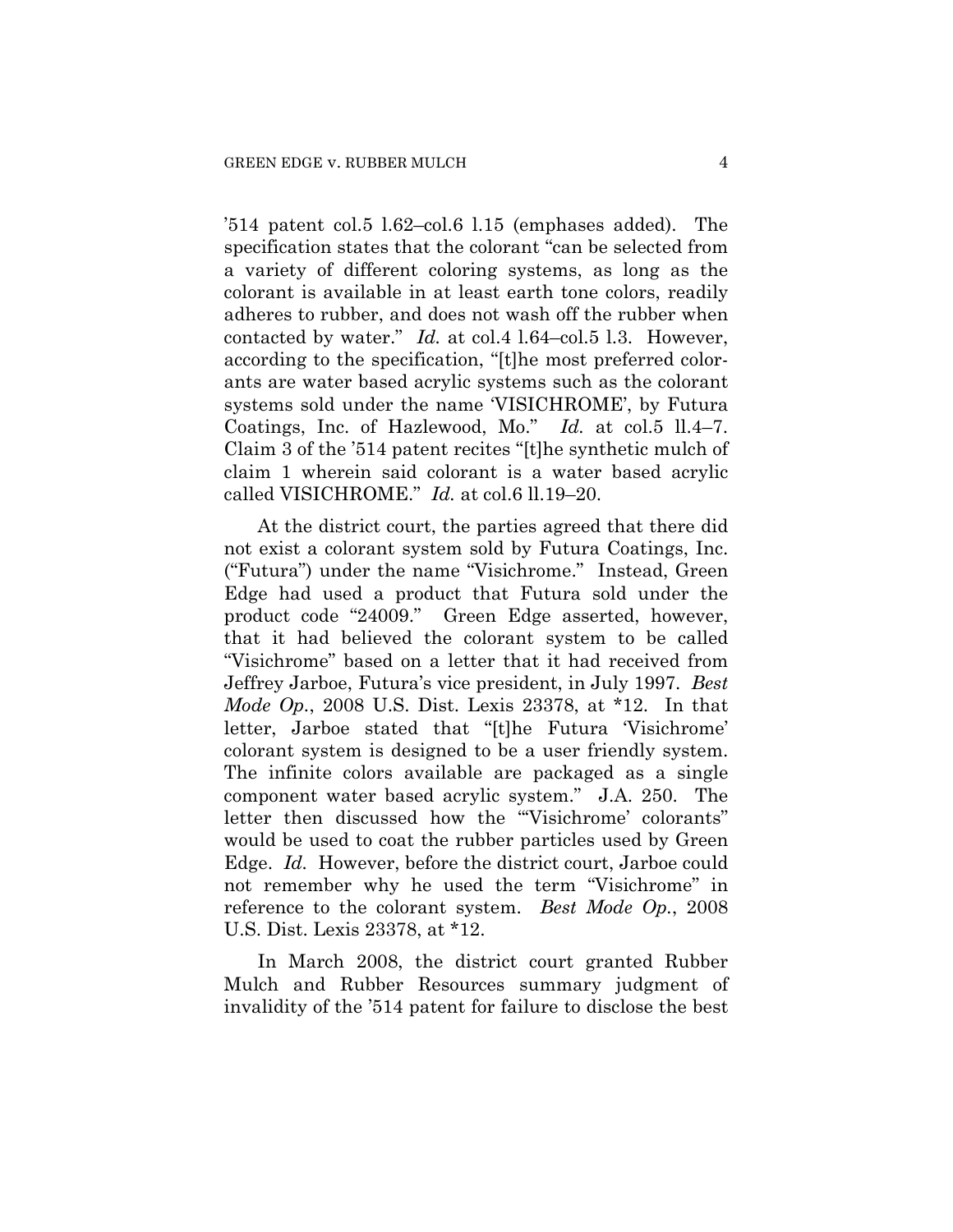mode of the invention, pursuant to 35 U.S.C. § 112, paragraph 1. *Best Mode Op.*, 2008 U.S. Dist. Lexis 23378. The court found that "Visichrome," the only water-based acrylic colorant disclosed in the specification, did not exist, despite having been referenced in Jarboe's letter. *Id.* at \*11–14. The court further held that Green Edge had concealed the best mode by disclosing "a misleading, non-existent name instead of the number," when no similar product was available on the market. *Id.* at \*14. The court therefore held the '514 patent invalid based on Green Edge's failure to disclose the best mode of coloring the rubber particles.

In its opinion, the district court declined to address Rubber Mulch and Rubber Resources' argument for anticipation based on U.S. Patent 5,543,172 ("Jakubisin"). *Id.* at \*8–9. In fact, the court had previously denied summary judgment of anticipation, obviousness, indefiniteness, and nonenablement of the '514 patent in an opinion dated January 10, 2007. *Green Edge Enters., LLC v. Rubber Mulch Etc., LLC*, No. 4:02CV566, 2007 U.S. Dist. Lexis 1939 (E.D. Mo. Jan. 10, 2007) ("*Denial of SJ of Anticipation*"). In that opinion, the court noted that anticipation is a question of fact for the jury to determine, and that Rubber Mulch and Rubber Resources would have to prove by clear and convincing evidence that the "unconsolidated fall zone material" of Jakubisin would "imitate[ ] natural mulch," as required by the claims of the '514 patent. *Id.* at \*13. The court also stated that "a jury could find differences between the functions and the manufacturing of the products." *Id.* at \*13–14. The court additionally denied summary judgment that the claims of the '514 patent were anticipated by others' products, as the parties had produced conflicting evidence such that a jury could conclude that the products did not anticipate the water-based acrylic colorant system or did not imitate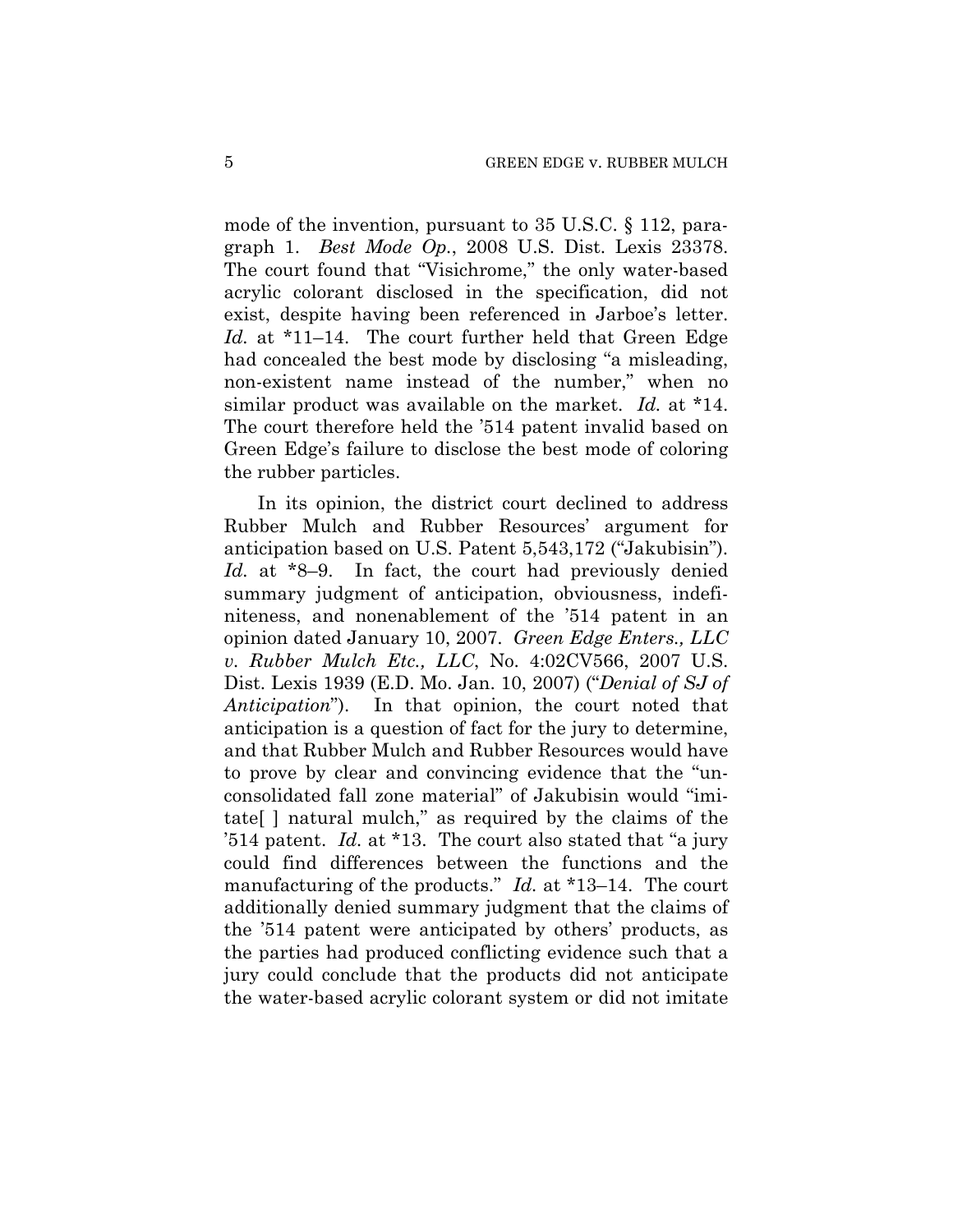natural mulch. *Id.* at \*14–15. The court denied summary judgment of obviousness because Rubber Mulch and Rubber Resources' claim chart was uncorroborated and there was a lack of evidence that the prior art resembled natural mulch or was colorfast. *Id.* at \*16–17.

In its January 2007 decision, the court also denied summary judgment of indefiniteness, based on the existence of factual questions. *Id.* at \*17. Finally, the court denied summary judgment with respect to enablement, reasoning that Rubber Mulch and Rubber Resources had "failed to submit clear and convincing evidence that a person cannot obtain a water based acrylic colorant from Futura in lieu of the years of experimentation that [they] assert would be required." *Id.* at \*20.

In July 2008, after the district court had disposed of all claims relating to the validity of the '514 patent, counterclaim defendants International Mulch Company and Michael Miller (collectively, "International Mulch") terminated a license with Green Edge for the '514 patent, and Green Edge then demanded that International Mulch cease manufacture of its product. *Green Edge Enters., LLC v. Rubber Mulch Etc., LLC*, No. 4:02CV566, slip op. at 1 (E.D. Mo. Nov. 26, 2008) ("*Realignment Op.*"). In August 2008, International Mulch moved to realign itself with Rubber Mulch and Rubber Resources in asserting that the '514 patent was invalid. *Id.* at 1–2. The court granted the motion, reasoning that International Mulch and Green Edge now had opposing interests in the validity of the '514 patent. *Id.* at 3.

## B. Trademark Claims

Green Edge also owns the trademark "RUBBERIFIC MULCH" and alleged in its complaint that Rubber Mulch had infringed the mark, based on Rubber Mulch's use of the words "Rubber Mulch." International Mulch, the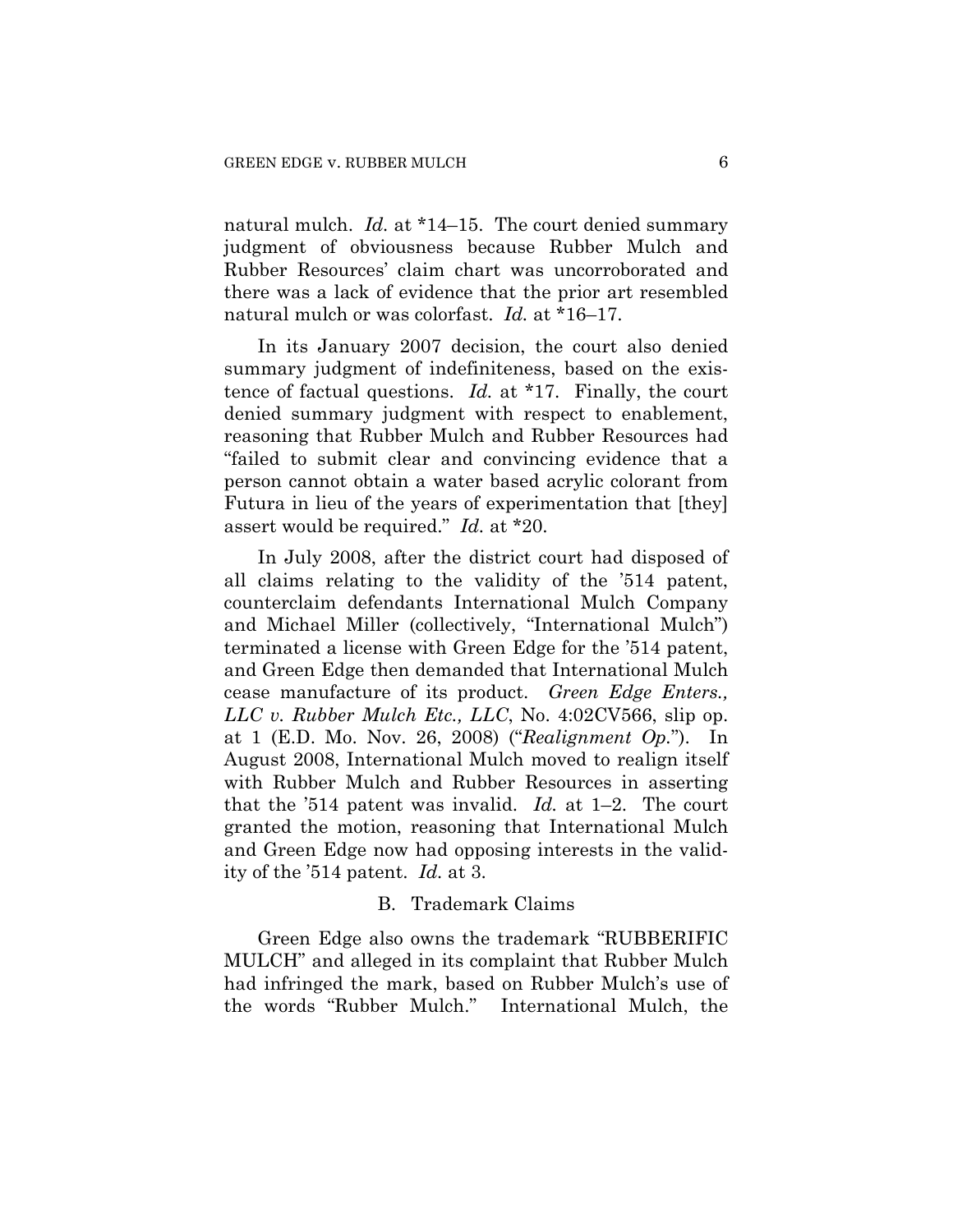assignee of the trademark, had previously sent Rubber Mulch a cease and desist letter accusing it of trademark infringement, stating that "RUBBER MULCH" was confusingly similar to "RUBBERIFIC MULCH" and that such use was likely to confuse the public. *Trademark Dismissal*, 509 F. Supp. 2d at 819. Rubber Resources also printed the words "Rubber Mulch" on its products. In the present case, Rubber Mulch and Rubber Resources together counterclaimed for a declaratory judgment of noninfringement and invalidity of the "RUBBERIFIC MULCH" mark and included International Mulch, the assignee, in their counterclaims.

In March 2007, the district court granted International Mulch summary judgment, finding no case or controversy regarding Rubber Mulch and Rubber Resources' counterclaims of noninfringement and invalidity of the trademark. *Id.* at 820. The court found that International Mulch had not told Rubber Resources to cease using any mark and held that Rubber Resources therefore failed to establish an actual controversy. *Id.* at 818. The court then found that Rubber Mulch had had a reasonable apprehension of litigation with International Mulch but had not demonstrated a definite intent to continue to use "Rubber Mulch" as a trademark, instead planning to use it as descriptive of its product. *Id.* at 819–20. As an alternative holding, the court noted that neither Rubber Mulch nor Rubber Resources had presented evidence to show invalidity of the mark. *Id.* at 820.

Later, in June 2008, the district court ordered each party to submit a status report on its remaining claims. *Green Edge Enters., LLC v. Rubber Mulch Etc., LLC*, No. 4:02CV566, 2008 U.S. Dist. Lexis 55402, \*2 (E.D. Mo. July 22, 2008) ("*Rubber Mulch Dismissal*"). In July 2008, when Rubber Mulch had not responded to the order, the court dismissed without prejudice all of Rubber Mulch's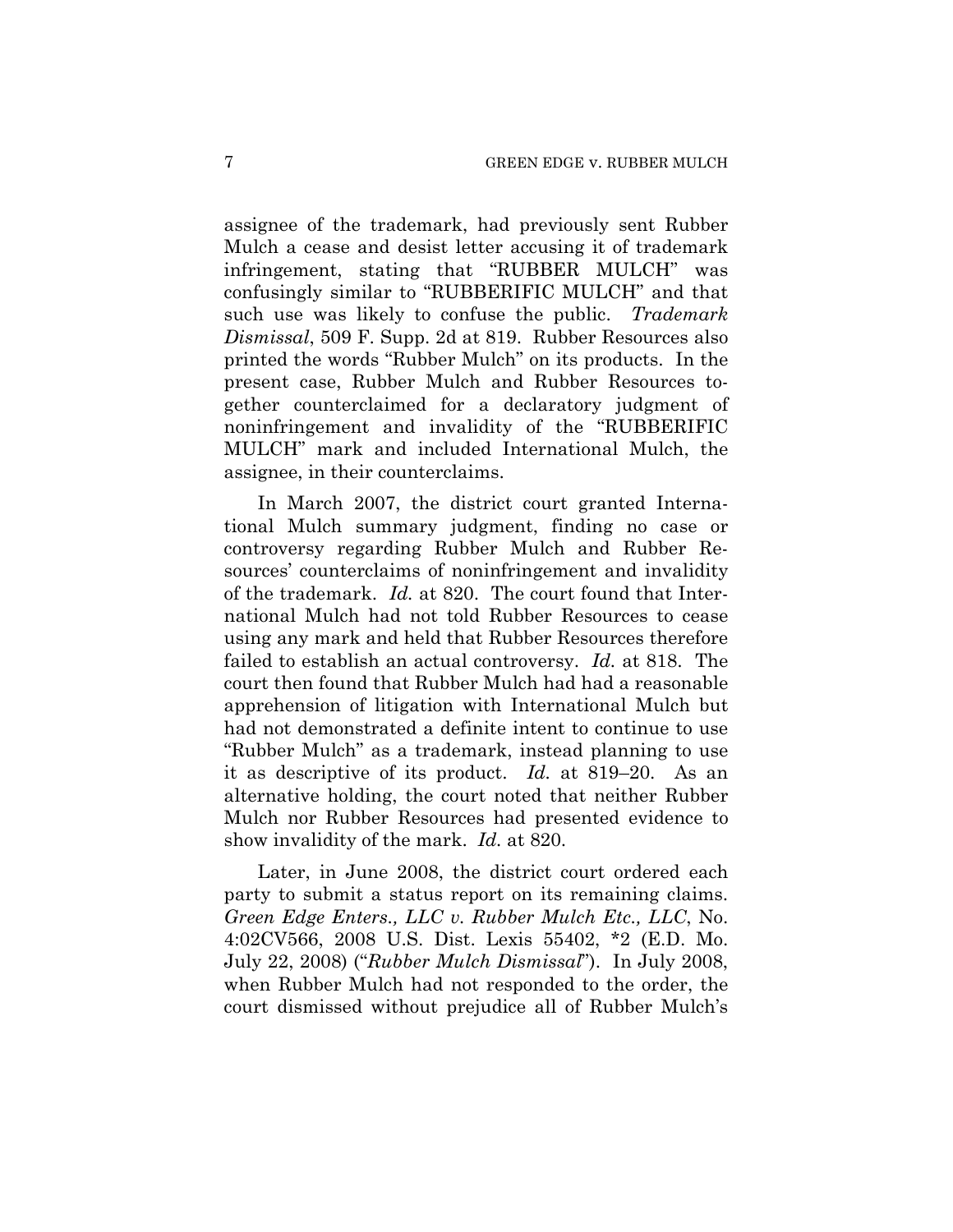counterclaims, specifically including the alreadydismissed counterclaims of trademark noninfringement and invalidity. *Id.* at \*3.

## C. Lanham Act Claims

Among its counterclaims, Rubber Resources<sup>1</sup> also asserted a Lanham Act claim for unfair trade practices against, among others, Green Edge and International Mulch. J.A. 396 (amended counterclaim of June 22, 2005). International Mulch was at the time the exclusive licensee of the '514 patent. Rubber Resources alleged that Green Edge and International Mulch had engaged in unfair trade practices, including asserting the '514 patent in bad faith. J.A. 397. Rubber Resources stated that its counterclaim was for "Unfair Competition in violation of 15 U.S.C. 1125." J.A. 396. Under 15 U.S.C. § 1125(a), a provision of the Lanham Act, a person who makes false representations in connection with goods, with a likelihood of causing confusion, "shall be liable in a civil action by any person who believes that he or she is or is likely to be damaged by such act."

In its prayer for relief, Rubber Resources requested that a "constructive trust be imposed upon [the] Green Edge Parties' profits in favor of Rubber Resources," J.A. 398, having defined the "Green Edge Parties" as including Green Edge and International Mulch Company,<sup>[2](#page-7-1)</sup> J.A.

<span id="page-7-0"></span> $\overline{a}$ 1 Rubber Mulch joined Rubber Resources in asserting the Lanham Act violation in their amended counterclaim. We do not address Rubber Mulch's participation in the Lanham Act counterclaim, however, because Rubber Mulch does not join Rubber Resources' appeal from the district court's Lanham Act decision.<br><sup>2</sup> Although Miller was not included in the amended

<span id="page-7-1"></span>counterclaim, he was apparently added to the suit sometime before International Mulch answered the counterclaim on September 6, 2005, as he was included in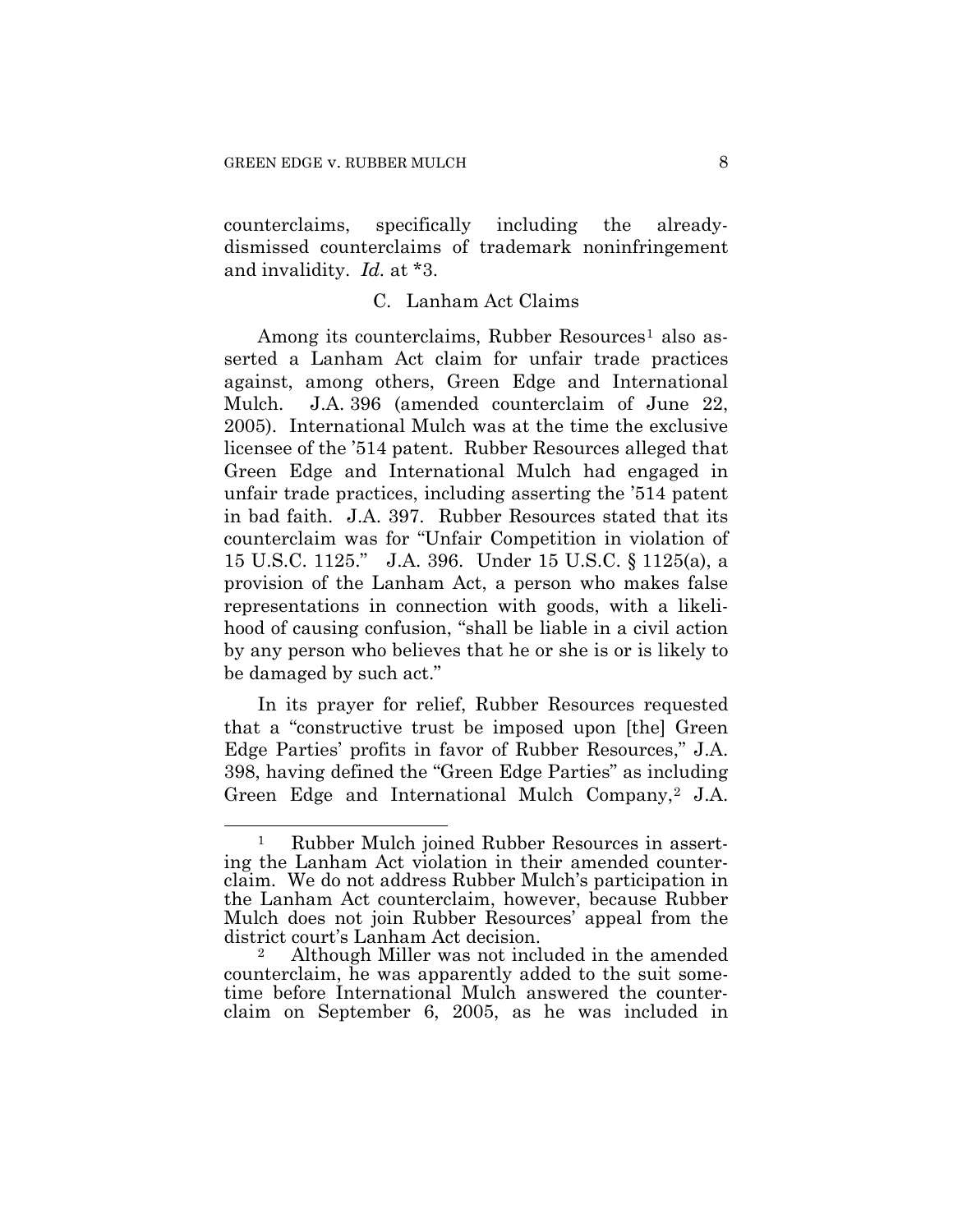396–97. Rubber Resources also requested "any damages [it had] sustained," "exemplary damages," and "such other relief as the Court deem[ed] just and proper." J.A. 398.

In July 2007, the district court addressed a motion for summary judgment by Green Edge that Rubber Resources had failed to disclose its damages calculation under Fed. R. Civ. P. 26(a). *Green Edge Enters., LLC v. Rubber Mulch Etc., LLC*, No. 4:02CV566 (E.D. Mo. July 2, 2007) ("*2007 Damages Op.*"). Rule 26(a) states that "a party must, without awaiting a discovery request, provide to the other parties . . . a computation of each category of damages claimed." Rule 37(c)(1) further states that a party's failure to provide the information required by Rule 26(a) means the party may not use that information at trial "unless the failure is substantially justified or is harmless." In its order, the court stated that, "[g]iven the fact that the case has been pending for 5 years and that the Court has issued several Case Management Orders and entertained numerous discovery motions, . . . Rubber Resources ha[s] demonstrated substantial justification for not previously disclosing damages." *2007 Damages Op.*, slip op. at 8 (citing Rule  $37(c)(1)$ ). The court further relied on Rubber Resources' claim that it could "present evidence of sales made to people who relied on the Green Edge Parties' representation of patent infringement by other manufacturers and their being the sole source of the non-infringing product." *Id.* In a footnote, the court noted that "[i]f, however, Green Edge believes that Rubber Mulch cannot establish damages at trial, Green Edge may present such argument in a Motion in Limine for the Court's review." *Id.*, slip op. at 8 n.4.

 $\overline{a}$ 

International Mulch's answer. *See* Countercl. Defs.' Answer to Countercl.-Pls.' First Am. Countercl., Sept. 6, 2005.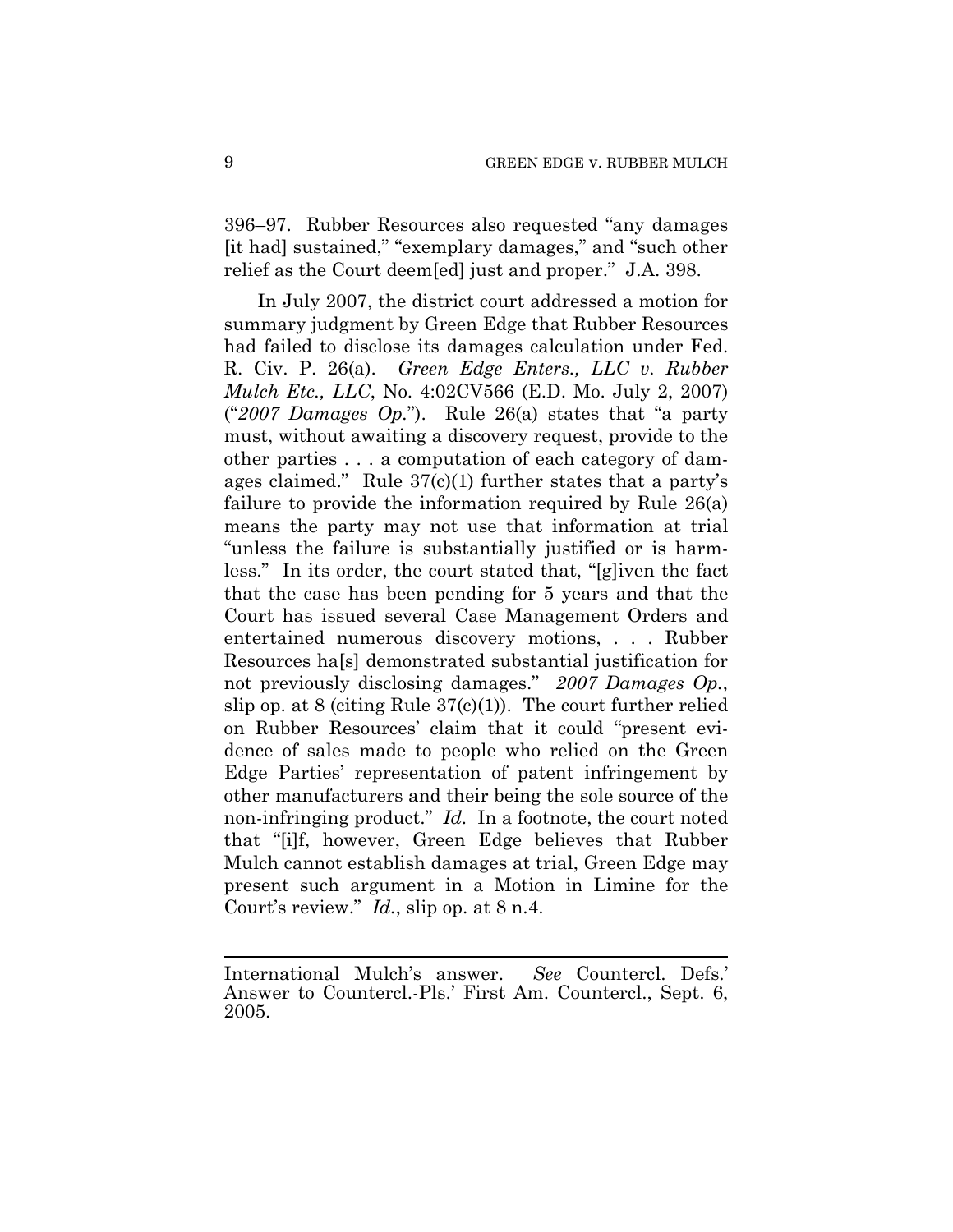In May 2009, just before trial, Green Edge and International Mulch presented a motion in limine to preclude Rubber Resources from introducing any evidence at trial relating to damages for the alleged Lanham Act unfair competition violation. *Green Edge Enters., LLC v. Rubber Mulch Etc., LLC*, No. 4:02CV566, 2009 U.S. Dist. Lexis 41302, \*2 & n.1 (E.D. Mo. May 14, 2009) ("*2009 Damages Op.*"). The district court granted the motion, reasoning that Rubber Resources had "failed to disclose any information regarding its theory of damages until it filed its trial brief and proposed jury instructions, less than three weeks before trial. Additionally, Rubber Resources continue[d] to decline to provide even an estimated calculation." *Id.* at \*5–6. According to the court, Rubber Resources had agreed throughout discovery that a profit and loss summary from Green Edge would suffice for a damages calculation, but just before trial, it represented for the first time that such a summary was insufficient, and it could not disclose calculated damages under Rule 26(a). *Id.* at \*6–9. The court also stated that Rubber Resources had belatedly disclosed that it sought "lost profits, disgorgement of International Mulch's and Green Edge's profits, loss of good will, and treble damages." *Id.* at \*19. Finally, the court found that Rubber Resources' actions were not substantially justified, and that permitting new evidence would not be harmless in light of the many years the case had been pending and the fact that it was the "eve of trial." *Id.* at \*20.

In June 2009, the district court dismissed Rubber Resources' Lanham Act unfair competition counterclaim because, after its second damages opinion, *2009 Damages Op.*, 2009 U.S. Dist. Lexis 41302, Rubber Resources was unable to show any damages. *Lanham Act Dismissal*, 2009 U.S. Dist. Lexis 53411 at \*7. Thus, Rubber Resources was unable to demonstrate a prima facie case of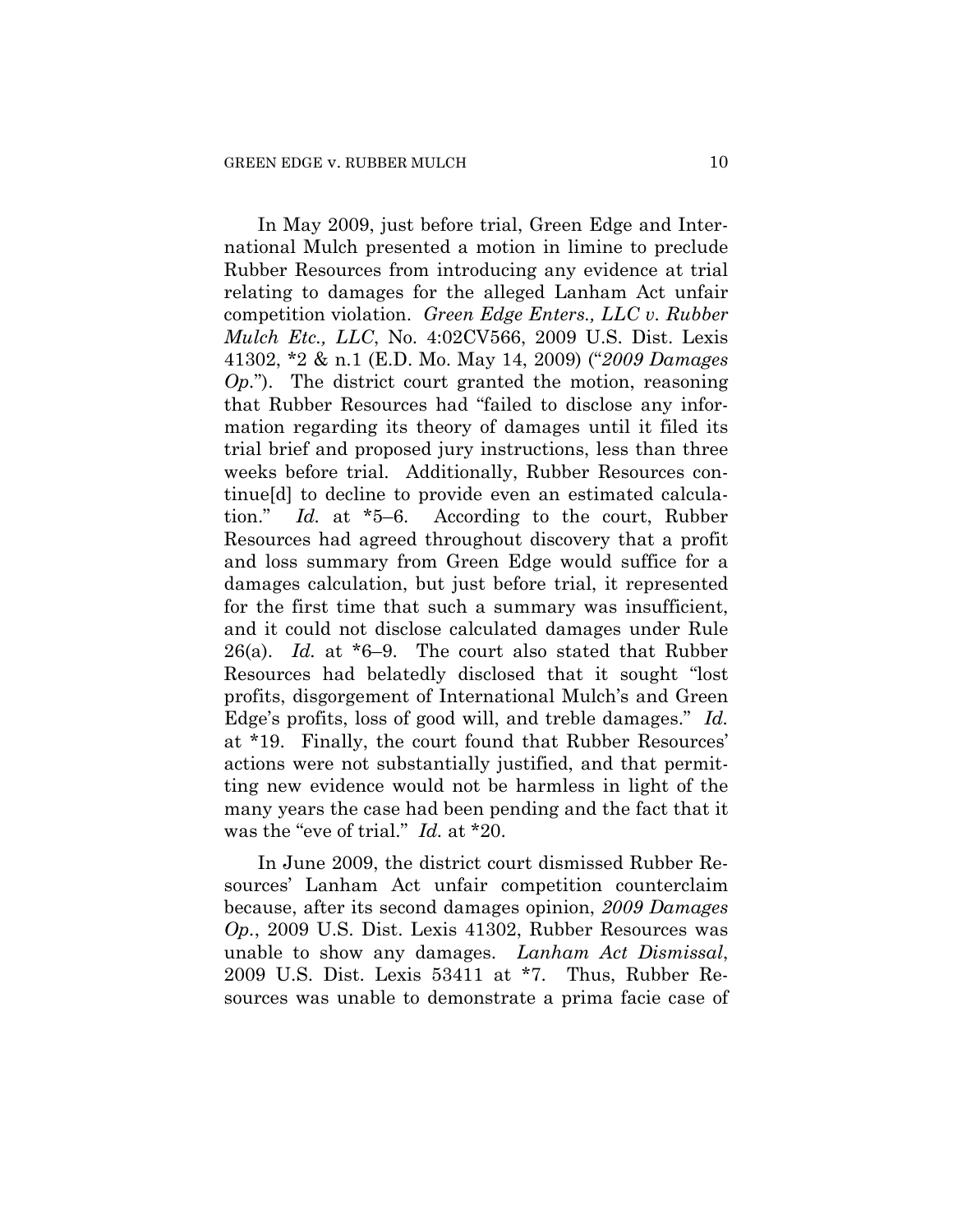unfair competition, and the court held that summary judgment was appropriate as a matter of law. *Id.*

#### D. The Appeal

Green Edge timely appealed from the district court's grant of summary judgment of invalidity of the '514 patent. Rubber Mulch and Rubber Resources crossappealed from the court's dismissal of their trademark invalidity claim. Rubber Resources also cross-appealed from the court's dismissal of its Lanham Act claim. We have jurisdiction pursuant to 28 U.S.C. § 1295(a)(1).

## **DISCUSSION**

We review *de novo* the district court's grant of summary judgment, drawing all reasonable inferences in favor of the nonmovant. *Anderson v. Liberty Lobby, Inc.*, 477 U.S. 242, 255 (1986). Summary judgment is appropriate "if the pleadings, the discovery and disclosure materials on file, and any affidavits show that there is no genuine issue as to any material fact and that the movant is entitled to judgment as a matter of law." Fed. R. Civ. P. 56(c).

# A. The District Court Erred by Invalidating the '514 Patent

Green Edge argues that the district court erred in granting summary judgment of invalidity for failure to describe the best mode. Green Edge asserts that it did not know the composition of the proprietary colorant; all it knew was the name "Visichrome," which it believed to be the product name, plus the product code number. According to Green Edge, there was no evidence that the patentees subjectively intended to conceal anything. Further, according to Green Edge, when it approached another manufacturer about supplying colorants to make the claimed invention, that manufacturer found no undue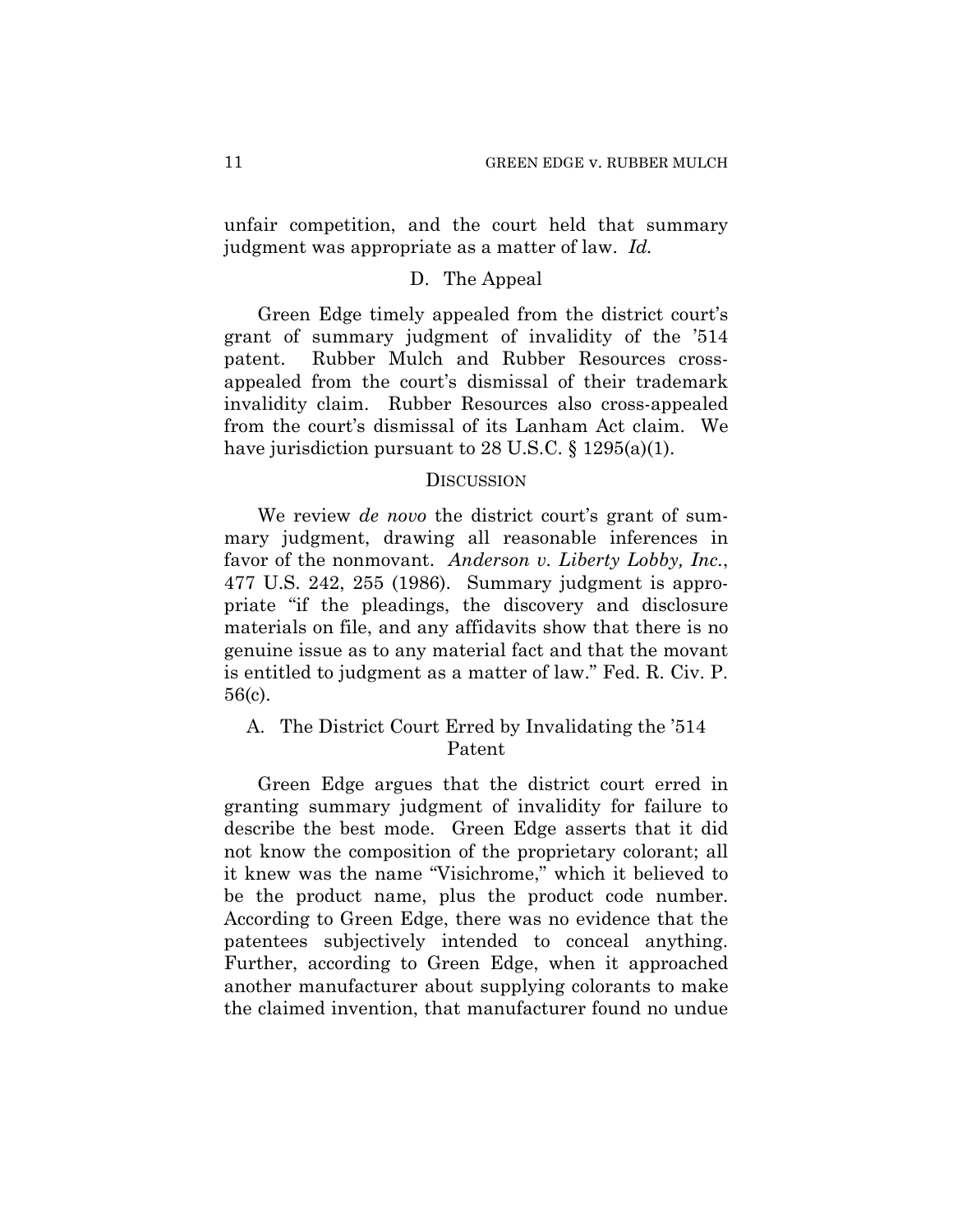$\overline{a}$ 

experimentation necessary to supply colorants. Green Edge also argues that only claim 3 could possibly be invalid for a best mode violation because it is the only claim that recites "Visichrome."

Rubber Mulch and Rubber Resources[3](#page-11-0) respond that the inventors believed that only the colorant designated by the code 24009 would perform the required functions,

However, we do not conclude that the district court abused its discretion in granting International Mulch's motion to realign itself with Rubber Mulch and Rubber Resources with regard to the validity of the '514 patent, after International Mulch terminated its license agreement with Green Edge. *See Realignment Op.*, slip op. at 2. Thus, International Mulch may assert non-waived arguments for the invalidity of the '514 patent on remand, as it is permissibly aligned with Rubber Mulch and Rubber Resources.

<span id="page-11-0"></span><sup>3</sup> International Mulch also spends a full fifteen pages of its brief asserting the invalidity of the '514 patent. However, International Mulch waived any separate argument in favor of summary judgment of invalidity. International Mulch did not actually argue the invalidity of the '514 patent to the district court. In fact, International Mulch terminated its license agreement and moved for realignment, and the court issued its decision *Realignment Op.*, No. 4:02CV566, all after the court had fully decided all of the summary judgment issues relating to the validity of the '514 patent. Moreover, International Mulch had control over the timing of its termination of the license agreement and could have terminated it in time to present invalidity arguments to the district court. *Cf. Balgowan v. New Jersey*, 115 F.3d 214, 217 (3d Cir. 1997) (holding that a party could be added during appeal when it could not control the timing of when it knew of its claim). International Mulch could also have argued invalidity at any time, without terminating the license agreement. *See MedImmune, Inc. v. Genentech, Inc.*, 549 U.S. 118, 137 (2007). Thus, we do not address International Mulch's separate arguments on appeal, as they have been waived.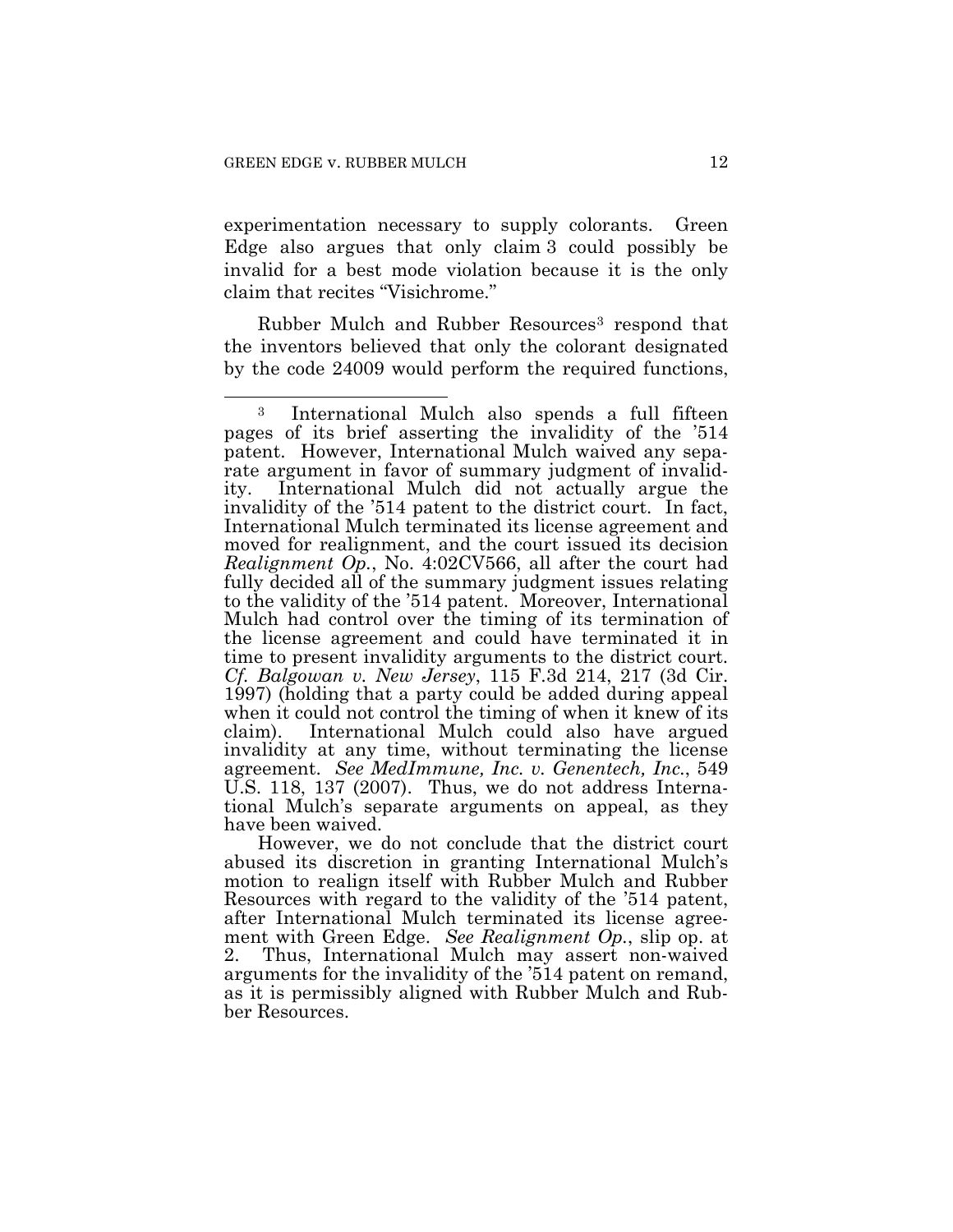but the inventors did not disclose it. According to Rubber Mulch and Rubber Resources, the best mode can be violated without a subjective intent to conceal. Rubber Mulch and Rubber Resources further assert that proof of a particular manufacturer's ability to practice the claimed invention is not sufficient to show satisfaction of the best mode requirement, rendering that evidence irrelevant. They also respond that each of the claims, not just claim 3, fails the best mode requirement because they all recite a colorant.

Rubber Mulch and Rubber Resources further respond that, as alternative bases for affirmance, the district court erred in denying summary judgment of invalidity based on anticipation, obviousness, indefiniteness, and nonenablement. Thus, according to Rubber Mulch and Rubber Resources, this court can affirm the district court's decision by reversing its denial of summary judgment on those other grounds, still finding the patent invalid on summary judgment. Green Edge replies that the district court correctly denied summary judgment on those grounds, as genuine issues of material fact exist regarding all of those issues.

We agree with Green Edge that the district court erred in granting summary judgment of invalidity based on a best mode violation, and that the court did not err in denying summary judgment on the other invalidity grounds; thus, summary judgment of invalidity was improper. Regarding the best mode requirement, 35 U.S.C. § 112, paragraph 1, provides that "the specification . . . shall set forth the best mode contemplated by the inventor of carrying out his invention." Thus, inventors may not receive the benefit of the right to exclude while at the same time concealing from the public preferred embodiments of their inventions. *See Teleflex, Inc. v. Ficosa N. Am. Corp.*, 299 F.3d 1313, 1330 (Fed. Cir. 2002).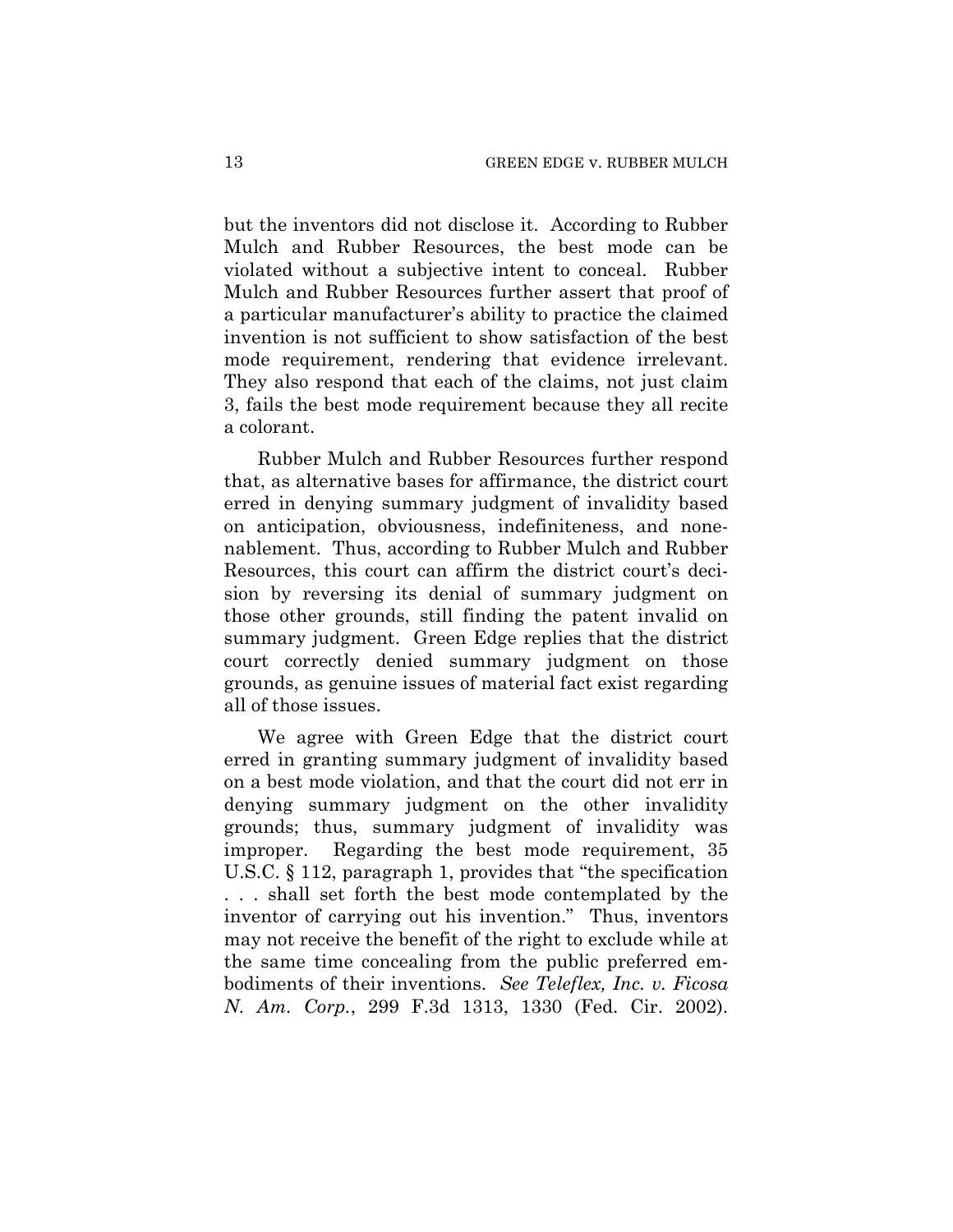"Compliance with the best mode requirement is a question of fact." *Ajinomoto Co. v. Int'l Trade Comm'n*, 597 F.3d 1267, 1272 (Fed. Cir. 2010). The sufficiency of the disclosure of the best mode is determined as of the filing date. *See Application of Glass*, 492 F.2d 1228, 1232 (CCPA 1974).

Determining compliance with the best mode requirement is a two-pronged inquiry. First, the court must determine whether, at the time the patent application was filed, the inventor possessed a best mode of practicing the claimed invention. *U.S. Gypsum Co. v. Nat'l Gypsum Co.*, 74 F.3d 1209, 1212 (Fed. Cir. 1996). The first prong is subjective; it focuses on the inventor's personal preferences as of the application's filing date. *N. Telecom Ltd. v. Samsung Elecs. Co.*, 215 F.3d 1281, 1286 (Fed. Cir. 2000). Second, if the inventor has a subjective preference for one mode over all others, the court must then determine whether the inventor "concealed" the preferred mode from the public. *Chemcast Corp. v. Arco Indus. Corp.*, 913 F.2d 923, 928 (Fed. Cir. 1990). The second prong asks whether the inventor has disclosed the best mode and whether the disclosure is adequate to enable one of ordinary skill in the art to practice the best mode of the invention. *Id.* The second inquiry is objective; it depends upon the scope of the claimed invention and the level of skill in the relevant art. *Id.*

In this case, the parties do not seriously dispute that the inventors of the '514 patent possessed a best mode of practicing the claimed invention, *viz.*, using Futura's 24009 product as the claimed colorant. Green Edge, however, asserts that it disclosed that mode; it did not conceal it from the public. The question thus relates to the second inquiry, whether Green Edge disclosed its best mode when it disclosed a material by a name that did not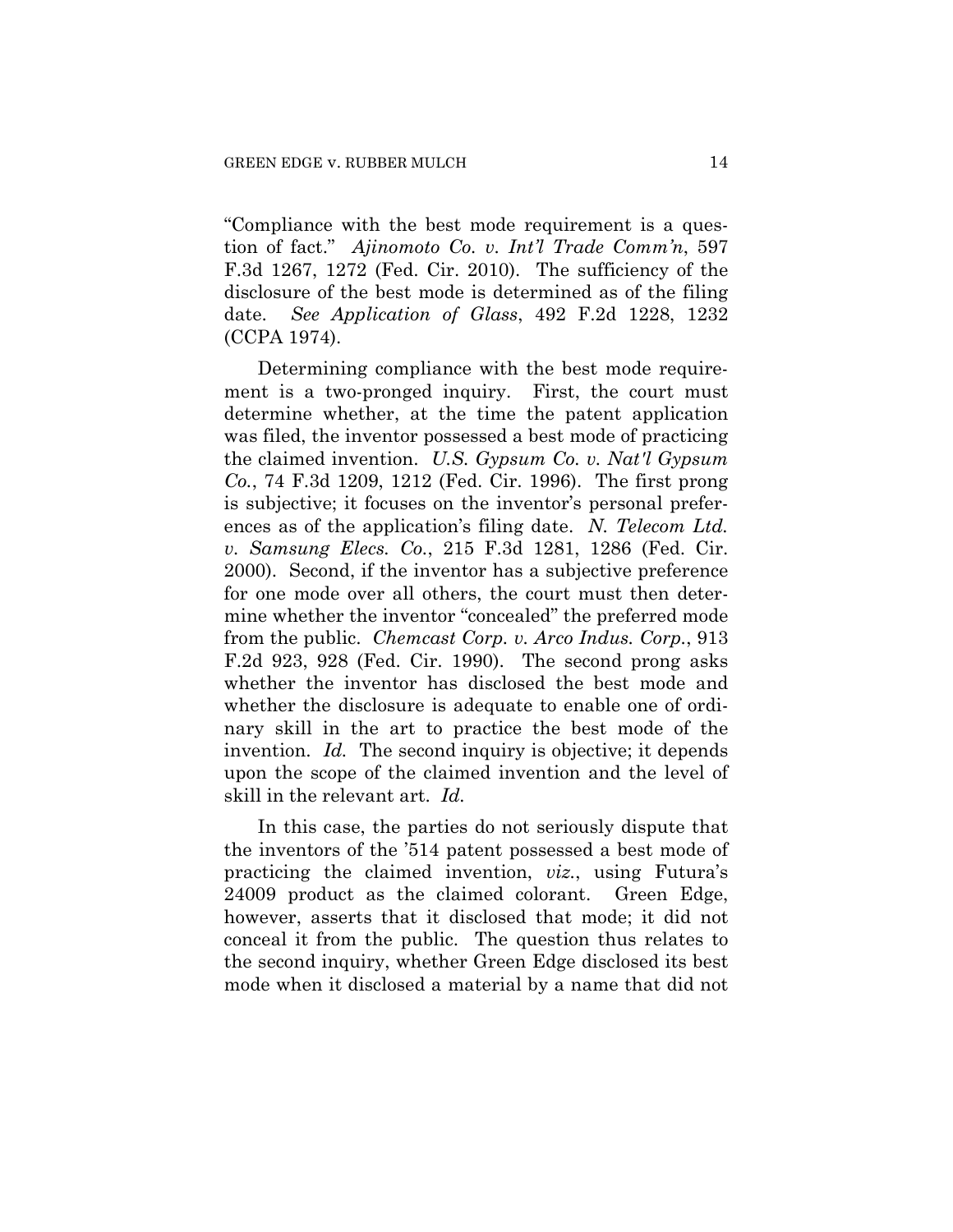exist and failed to identify the material that it actually used in its own work.

We have held that an inventor using a proprietary product in his preferred embodiment must, "at a minimum, . . . provide supplier/trade name information in order to satisfy the best mode requirement." *U.S. Gypsum*, 74 F.3d at 1214 (citing *Chemcast*, 913 F.2d at 929). The purpose of the requirement of a supplier and a trade name is to allow the public to practice the inventor's best mode at the time of filing. Thus, in *Chemcast*, 913 F.2d at 929–30, and *U.S. Gypsum*, 74 F.3d at 1213–16, we held that the inventor had not disclosed the best mode because the inventor in each of those cases had not provided a description sufficient to allow a skilled artisan to know or carry out the best mode. In those cases, the identity of the material in question was a trade secret of the supplier, and the inventor did not know its identity, so it could not objectively disclose the best mode. In this case, the facts are similar, but there is a genuine issue as to whether the name "Visichrome" was descriptive of a sufficiently specific product so that one seeking to obtain and practice the best mode of the invention, product number 24009, would have succeeded.

The disclosure might have, at the time the application was filed, been specific enough to describe the colorant so as to enable a person of ordinary skill in the art to make the claimed product using Futura's 24009 product. The application for the '514 patent was filed in October 1997, and Jarboe's letter describing Futura's "Visichrome" colorant system was written in July 1997. Thus, despite Jarboe's inability to remember why he used the term "Visichrome" in his letter, *see Best Mode Op.*, 2008 U.S. Dist. Lexis 23378, at \*12, it is at least possible, even likely, that in October 1997, at the time of filing, someone contacting Futura to obtain the "Visichrome" colorant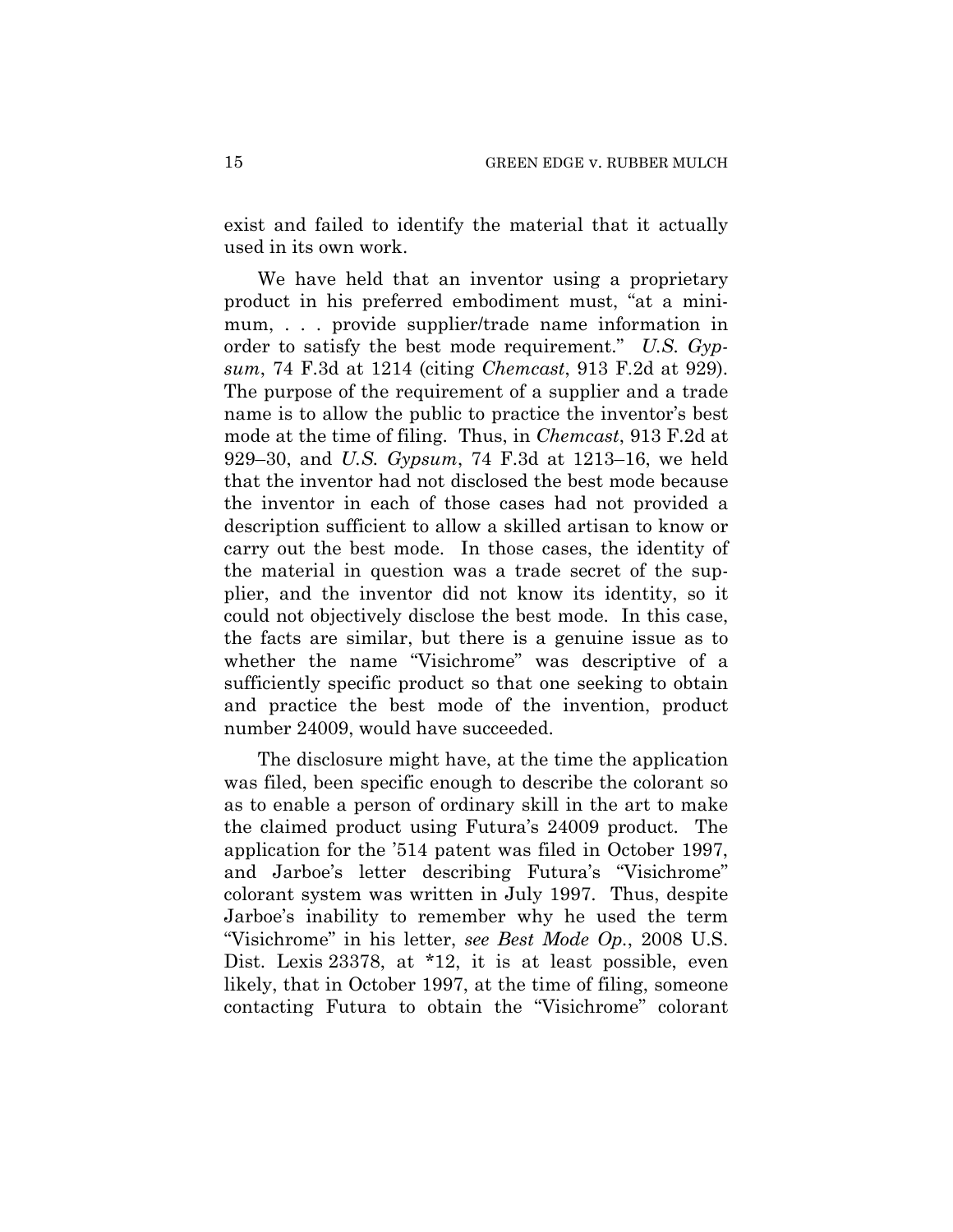system would have received a response similar to Jarboe's letter of that July. Indeed, the district court stated that the name "Visichrome" combined with the ability to contact Futura "would have enabled a person to obtain the colorant." *Id.* at \*15–16 n.1. The colorant described in the letter appeared to be a specific formulation that could be made in a variety of different colors. Thus, the name "Visichrome" supplied in the '514 patent would not have described the precise color preferred by the inventors, but it could have allowed a person to obtain a product with the best formulation. The person contacting Futura could then have requested the "earth tone colors" described in the '514 patent. *See* '514 patent col.5 l.2.

We therefore agree with Green Edge that there was a genuine issue of material fact relating to whether the best mode was disclosed, precluding summary judgment of invalidity. The Jarboe letter, viewed in a light most favorable to Green Edge, shows that at the time of filing, a person of ordinary skill could have contacted Futura, inquired of the identity of Visichrome, and been led to the 24009 product, which the parties do not dispute constituted the best mode. Such a determination should be made by the district court, not by this court.

We further conclude that the district court did not err in not granting summary judgment of invalidity on the separate grounds of anticipation, obviousness, indefiniteness, or nonenablement. The record is insufficient for us to determine that the court should have granted summary judgment. "Whether a patent is anticipated under section 102(b) is a question of fact. On summary judgment, all justifiable inferences are made in favor of the nonmovant." *Schumer v. Lab. Computer Sys.*, 308 F.3d 1304, 1315 (Fed. Cir. 2002). Here, we agree with the district court that there were genuine issues of material fact regarding anticipation, as Rubber Mulch and Rubber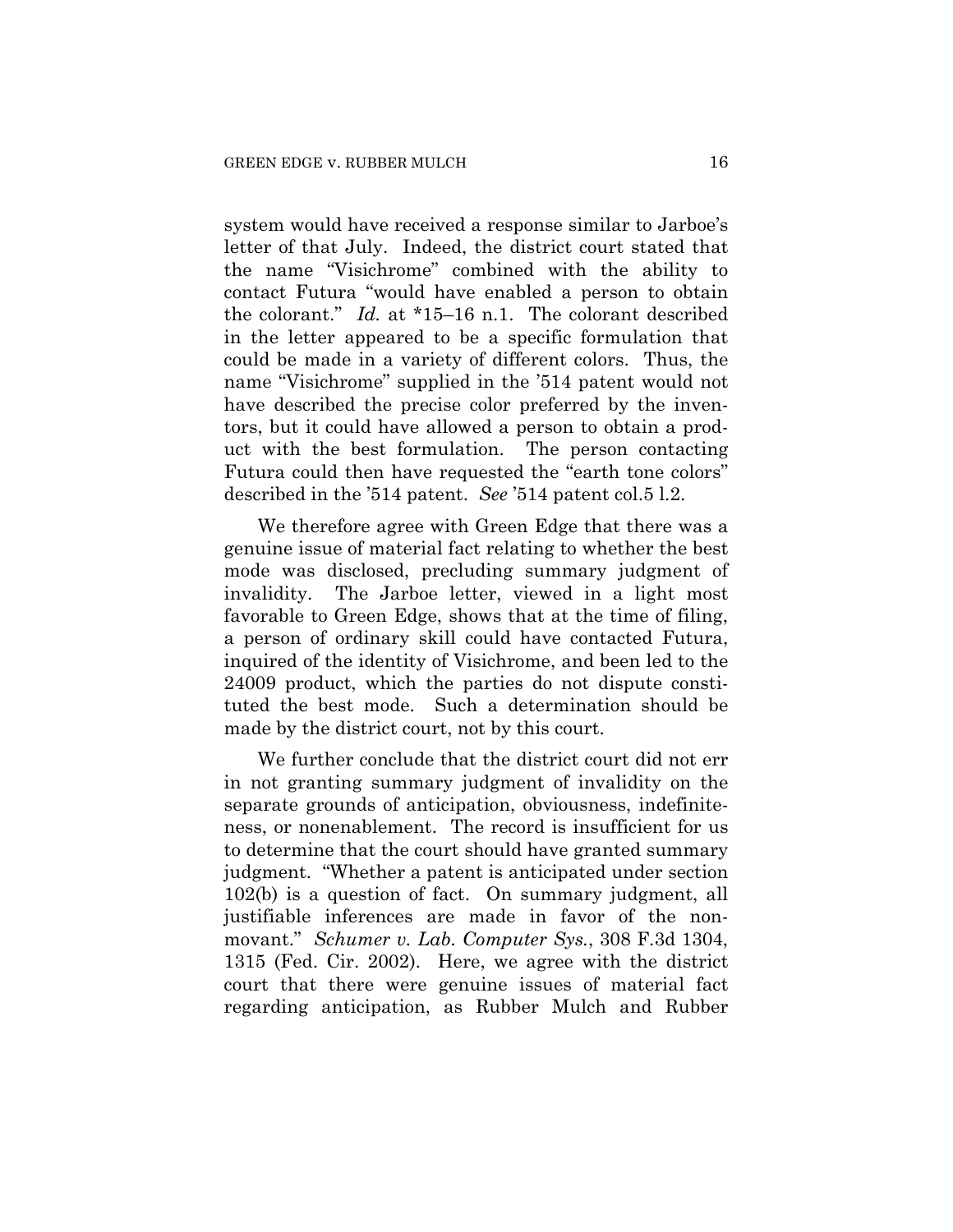Resources must prove that the "unconsolidated fall zone material" of Jakubisin, *see* Jakubisin Abstract, is "designed . . . to look like natural mulch," *see* '514 patent col.6 ll.4–5. Rubber Mulch and Rubber Resources argue that Jakubisin inherently anticipates the '514 patent because it discloses rubber particles that otherwise contain the claimed features and therefore must inherently "look like natural mulch." While Jakubisin does appear to disclose a product that is similar to the claimed mulch, we cannot say as a matter of law that it anticipates the '514 patent, especially given the district court's reluctance to so hold and the lack of analysis of the other claim limitations.

Similarly, we agree with the district court that there were genuine issues of material fact precluding summary judgment of invalidity based on Green Edge and other retailers' earlier sales of mulch. The district court found Rubber Mulch and Rubber Resources' evidence insufficiently corroborated and found conflicting evidence, which requires resolution by a jury. *See Denial of SJ of Anticipation*, 2007 U.S. Dist. Lexis 1939, at \*14–15. Thus, the prior sales do not justify our holding the '514 patent invalid as a matter of law.

We further agree with the district court that genuine issues of material fact precluded it from granting summary judgment of obviousness. A patent is invalid when "the differences between the subject matter sought to be patented and the prior art are such that the subject matter as a whole would have been obvious at the time the invention was made to a person having ordinary skill in the art." 35 U.S.C. § 103(a). Obviousness is a question of law based on underlying questions of fact. *Winner Int'l Royalty Corp. v. Wang*, 202 F.3d 1340, 1348 (Fed. Cir. 2000). The underlying factual inquiries in an obviousness analysis include: "(1) the scope and content of the prior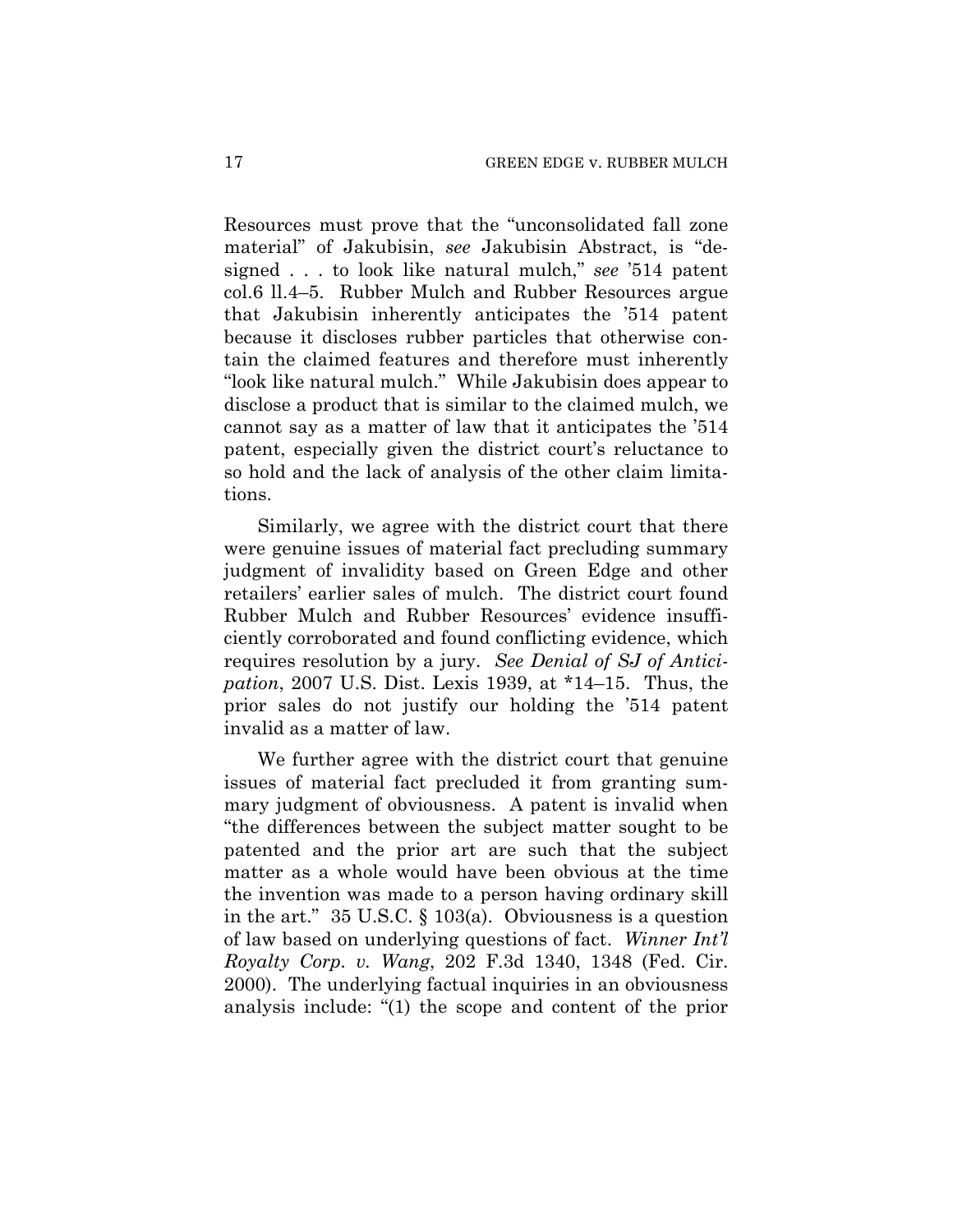art; (2) the level of ordinary skill in the prior art; (3) the differences between the claimed invention and the prior art; and (4) objective evidence of nonobviousness." *In re Dembiczak*, 175 F.3d 994, 998 (Fed. Cir. 1999). The district court held that there were such factual questions, precluding summary judgment of obviousness. For example, according to the court, Green Edge provided evidence that, "while other synthetic mulch products were available, they did not resemble natural mulch." *Denial of SJ of Anticipation*, 2007 U.S. Dist. Lexis 1939, at \*17. As the district court stated, "a jury should determine whether there are differences between the prior art and the claimed invention, among other factual inquiries." *Id.*

Rubber Resources and Rubber Mulch argue that the claims of the '514 patent would have been obvious based on the combination of U.S. Patent 5,396,731 ("Byrne") and Jakubisin, as Byrne discloses a pad made from rubber granules that "is desired to appear mulch-like." Byrne col.4 l.39. However, Rubber Mulch and Rubber Resources did not assert Byrne in their May 2006 motion for summary judgment of obviousness. *See* Mem. of P. & A. in Supp. of Defs. Rubber Mulch Etc. and Rubber Resources Ltd's Mot. for Summ. J., May 15, 2006. Thus, the district court could not have relied on Byrne at that time. Rubber Mulch and Rubber Resources later asserted Byrne, in their July 2007 renewed motion, *see* Post Markman Ruling Mem. of P. & A. in Supp. of Defs. Rubber Mulch Etc. and Rubber Resources Ltd's Mot. for Summ. J., July 2, 2007, but the district court did not address those obviousness assertions, as it instead granted summary judgment on the best mode violation, *Best Mode Op.*, 2008 U.S. Dist. Lexis 23378, at \*17. Without any record from the district court on that issue, we cannot determine whether the '514 patent's claims would have been obvious to one of ordinary skill in the art. We must therefore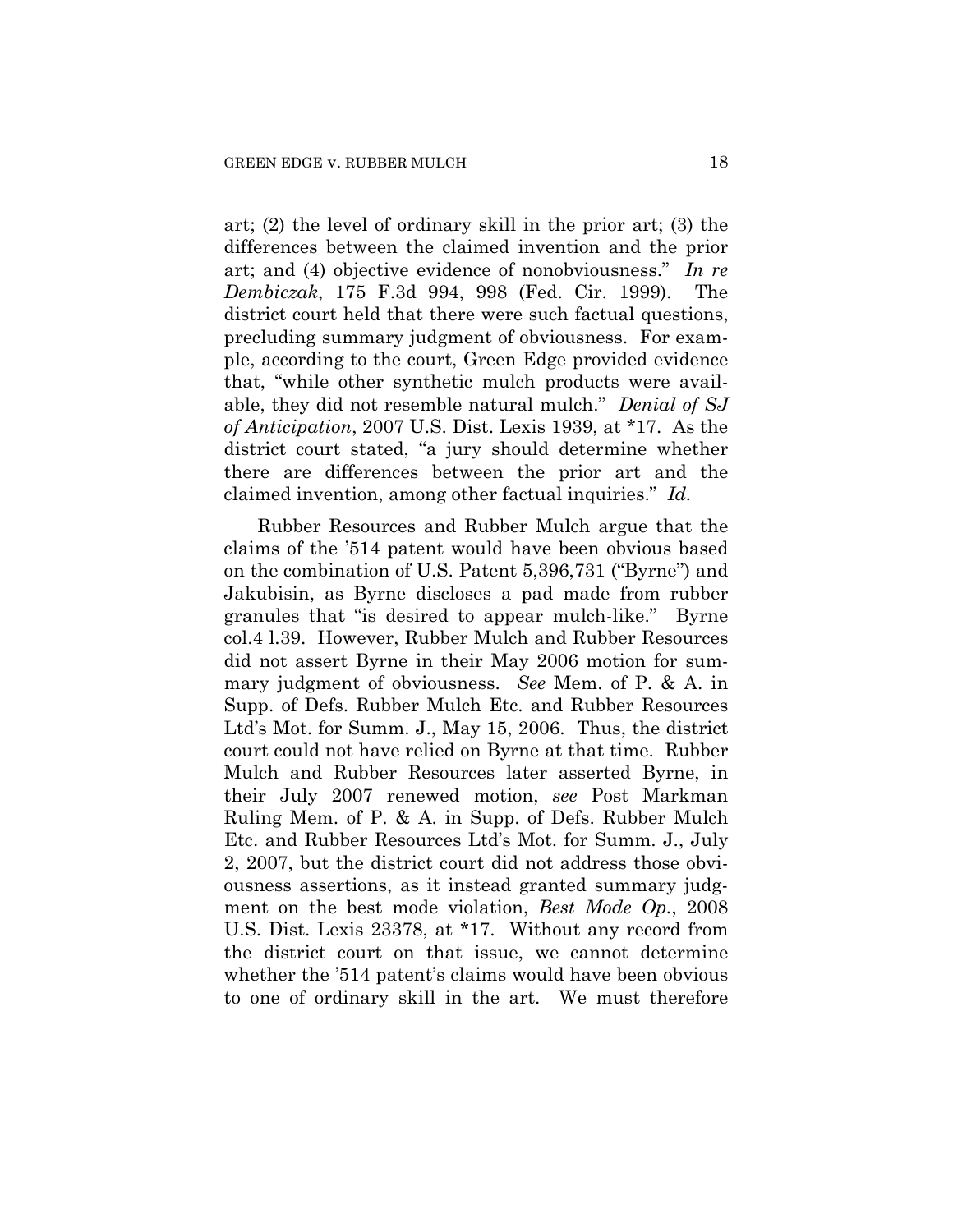remand for the district court to determine the obviousness question in the first instance. *See Medichem, S.A. v. Rolabo, S.L.*, 353 F.3d 928, 935 (Fed. Cir. 2003) (holding that, without any of the necessary factual determinations underlying an obviousness inquiry, the appellate court could not undertake any review in the first instance).

We also decline to determine as a matter of law that the '514 patent is indefinite or nonenabled. Definiteness, under 35 U.S.C. § 112, paragraph 2, and enablement, under paragraph 1, are both questions of law with underlying factual determinations. *See Janssen Pharmaceutica N.V. v. Teva Pharms. USA, Inc. (In re '318 Patent Infringement Litig.)*, 583 F.3d 1317, 1323 (Fed. Cir. 2009) ("Enablement is a question of law we review without deference. We review the factual issues underlying enablement for clear error." (citations omitted)); *Young v. Lumenis, Inc.*, 492 F.3d 1336, 1344–45 (Fed. Cir. 2007) (stating that a showing of indefiniteness requires clear and convincing evidence). The district court denied summary judgment of invalidity as to both issues based on insufficient evidence. *Denial of SJ of Anticipation*, 2007 U.S. Dist. Lexis 1939, at \*17–21.

We will not undertake the indefiniteness and enablement inquiries in the first instance. The district court did not address Rubber Mulch and Rubber Resources' argument that the claim term "looks like" is indefinite. We have held that similar terms relating to appearance, if sufficiently defined in the specification, are not necessarily indefinite. *See Oakley, Inc. v. Sunglass Hut Int'l*, 316 F.3d 1331, 1340–42 (Fed. Cir. 2003) (holding the term "vivid color appearance" not indefinite when the specification presented a formula for calculating the differential effect for a number of examples, which determined whether or not they had a "vivid colored appearance").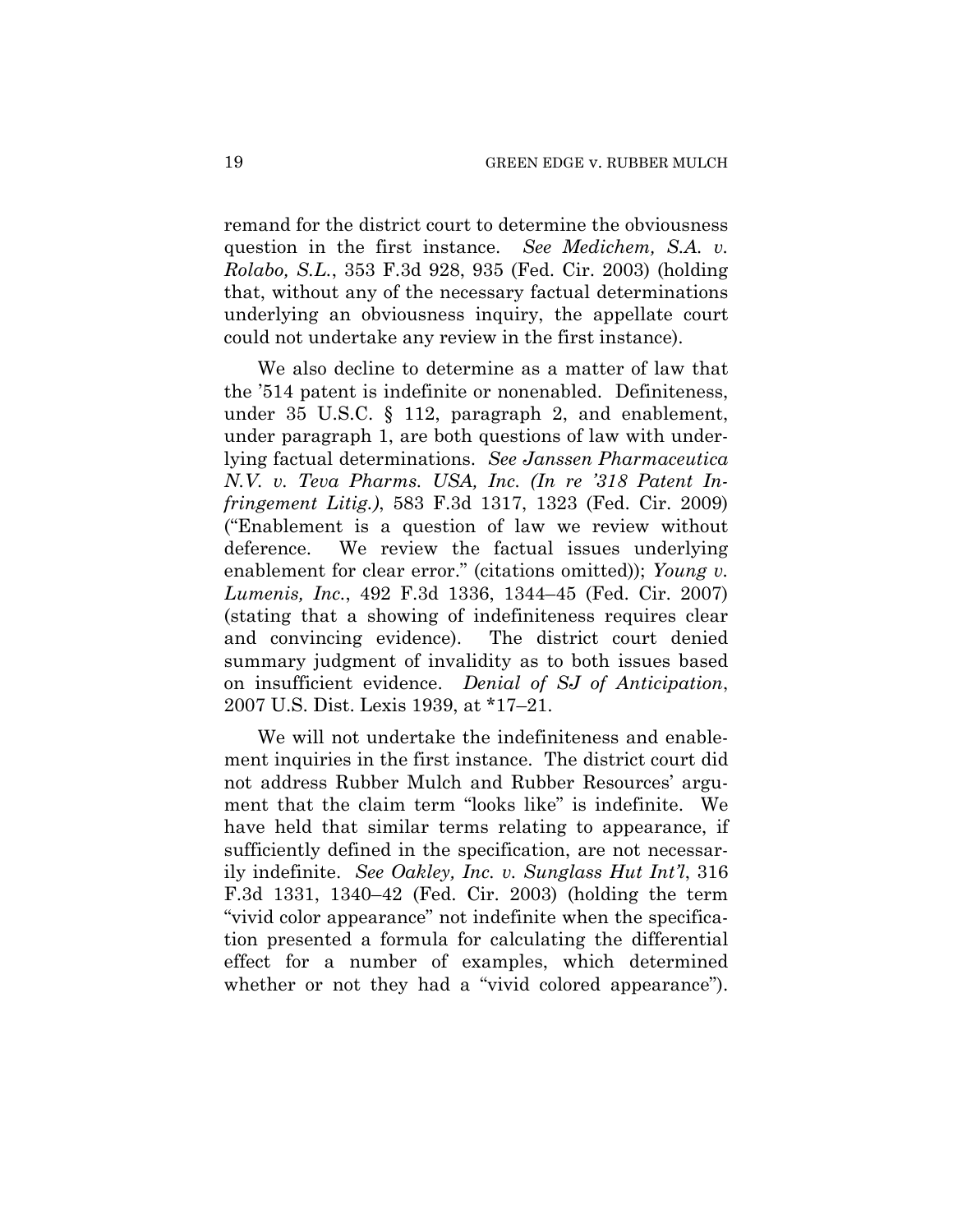Thus, we leave to the district court the initial determination of the definiteness or indefiniteness of the term.

As for Rubber Mulch and Rubber Resources' assertion that the '514 patent does not enable making a product that "imitates natural mulch," the district court appropriately found that others' ability to obtain a claimed colorant from Futura or to make their own colorant precluded summary judgment of nonenablement. The district court incorrectly looked at enablement at the time of its decision, *see Denial of SJ of Anticipation*, 207 U.S. Dist. Lexis 1939, at \*20 (finding "no indication that, *nearly ten years after the issuance of the '514 patent*, any experimentation to recreate the colorant would be unduly extensive" (emphasis added)), rather than at the time of filing, *see Janssen*, 583 F.3d at 1323 ("Enablement is determined as of the effective filing date of the patent's application."). However, the court appropriately denied summary judgment because Green Edge's evidence might allow a jury to find the invention enabled at the time of filing. We therefore agree with Green Edge that we cannot uphold summary judgment of invalidity on the alternative ground that the claims were not enabled.

In sum, the district court erred in granting summary judgment of invalidity of the '514 patent as a violation of the best mode requirement. For the reasons stated above, we cannot affirm the court's decision on the alternative grounds of anticipation, obviousness, indefiniteness, or nonenablement. We therefore reverse the court's grant of summary judgment of invalidity and remand for further proceedings.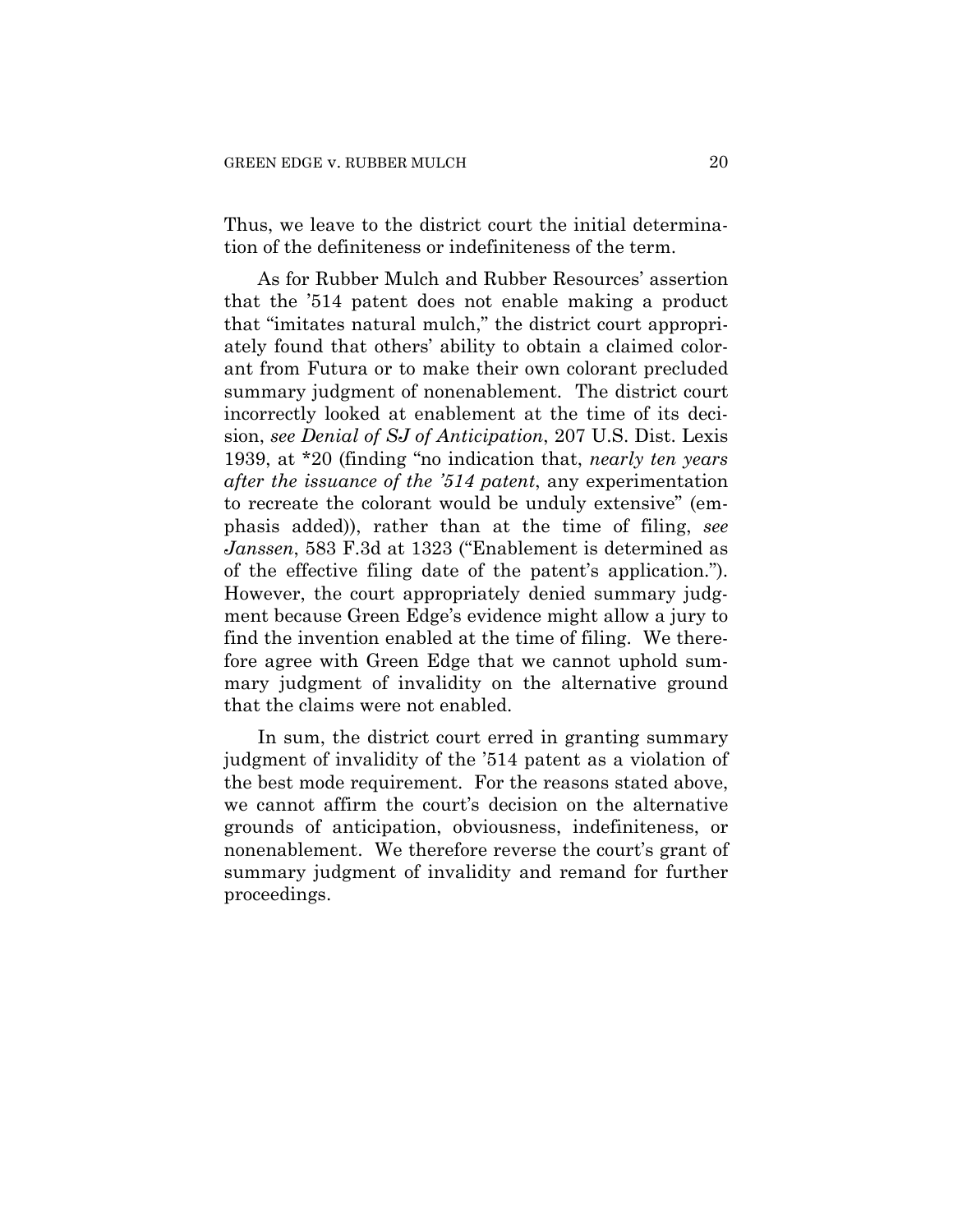# B. The District Court Erred by Dismissing Rubber Mulch's Trademark Counterclaims

On cross-appeal, Rubber Mulch and Rubber Resources assert that the district court erred by dismissing their trademark counterclaims of noninfringement and invalidity of the "RUBBERIFIC MULCH" mark for lack of a case or controversy. Rubber Mulch argues that there was an actual controversy regarding the mark, as Green Edge had asserted an infringement claim against Rubber Mulch, and International Mulch, the mark's assignee, had sent Rubber Mulch a cease and desist letter. Rubber Resources argues that because it also intends to continue using its products containing the words "Rubber Mulch," the court has declaratory judgment jurisdiction over its counterclaim as well. Both parties also assert that there are unresolved issues regarding the mark's ownership, validity, and enforceability. Rubber Mulch and Rubber Resources further argue that there is a factual dispute as to whether Green Edge's amendment of its registration statement, changing the first use of "RUBBERIFIC MULCH" from October 1995 to October 1997, to avoid the on-sale bar in its application for the '514 patent, was undertaken in bad faith; thus, they argue, the issue is not ripe for summary judgment.

International Mulch and Green Edge respond that Rubber Mulch stated that it did not intend to use the term "RUBBER MULCH" as a trademark, resolving any previous dispute. International Mulch and Green Edge also argue that Rubber Mulch has no standing in this appeal because it abandoned the claims that were the subject of the appealed orders when it did not respond to the district court's June 2008 order requesting a status report. International Mulch and Green Edge both further respond that they had no dispute with Rubber Resources.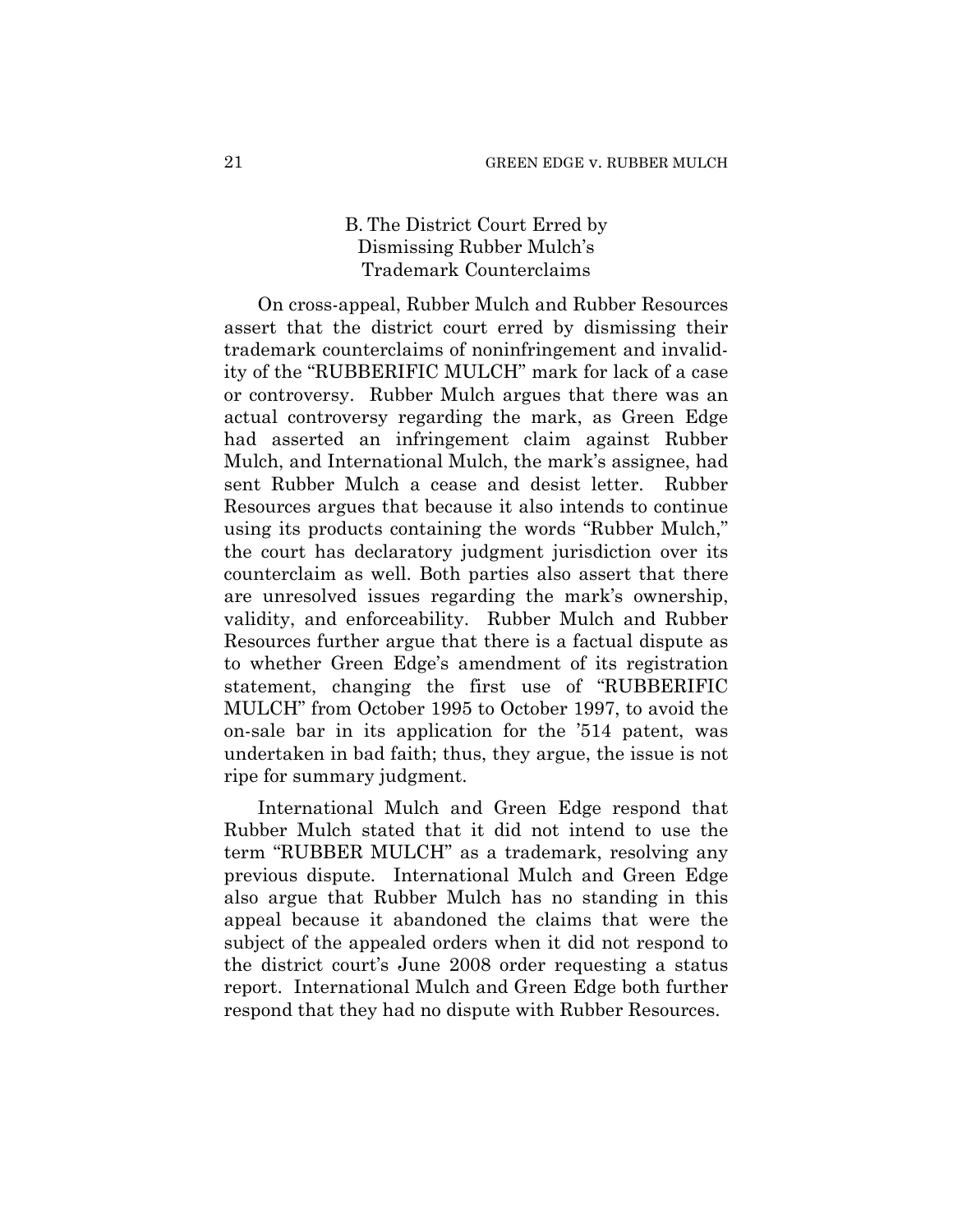We conclude that the district court erred in dismissing Rubber Mulch's counterclaims as to the validity and enforceability of the "RUBBERIFIC MULCH" mark, but did not err in dismissing Rubber Resources' trademark counterclaims. The Declaratory Judgment Act provides the courts with jurisdiction over declaratory judgment actions when there is a justiciable case or controversy. *MedImmune, Inc. v. Genentech, Inc.*, 549 U.S. 118, 126–27  $(2007)$  (citing 28 U.S.C. § 2201(a)). When such jurisdiction exists, a court "*may* declare the rights and other legal relations of any interested party." 28 U.S.C. § 2201(a) (emphasis added). Thus, we review a court's legal determination whether there is declaratory judgment jurisdiction *de novo*, *Micron Tech., Inc. v. Mosaid Techs., Inc.*, 518 F.3d 897, 900 (Fed. Cir. 2008), and we review its decision to exercise that jurisdiction for an abuse of discretion, *Wilton v. Seven Falls Co.*, 515 U.S. 277, 286 (1995). In this case, the court determined that there was no case or controversy, a decision that we review *de novo*.

A controversy exists when "the facts alleged, under all the circumstances, show that there is a substantial controversy, between parties having adverse legal interests, of sufficient immediacy and reality to warrant the issuance of a declaratory judgment." *MedImmune*, 549 U.S. at 127. The Supreme Court has held that, in the patent infringement context, there is not even a need for a party to have a "reasonable apprehension of suit." *See id.* at 132 n.11.

In this case, Rubber Mulch's trademark noninfringement and invalidity counterclaims were pled in response to Green Edge's trademark infringement claims against it. Thus, there was more than an apprehension of suit from Green Edge; Rubber Mulch had actually been sued. *A fortiori*, a party that has been sued for trademark infringement has established declaratory judgment juris-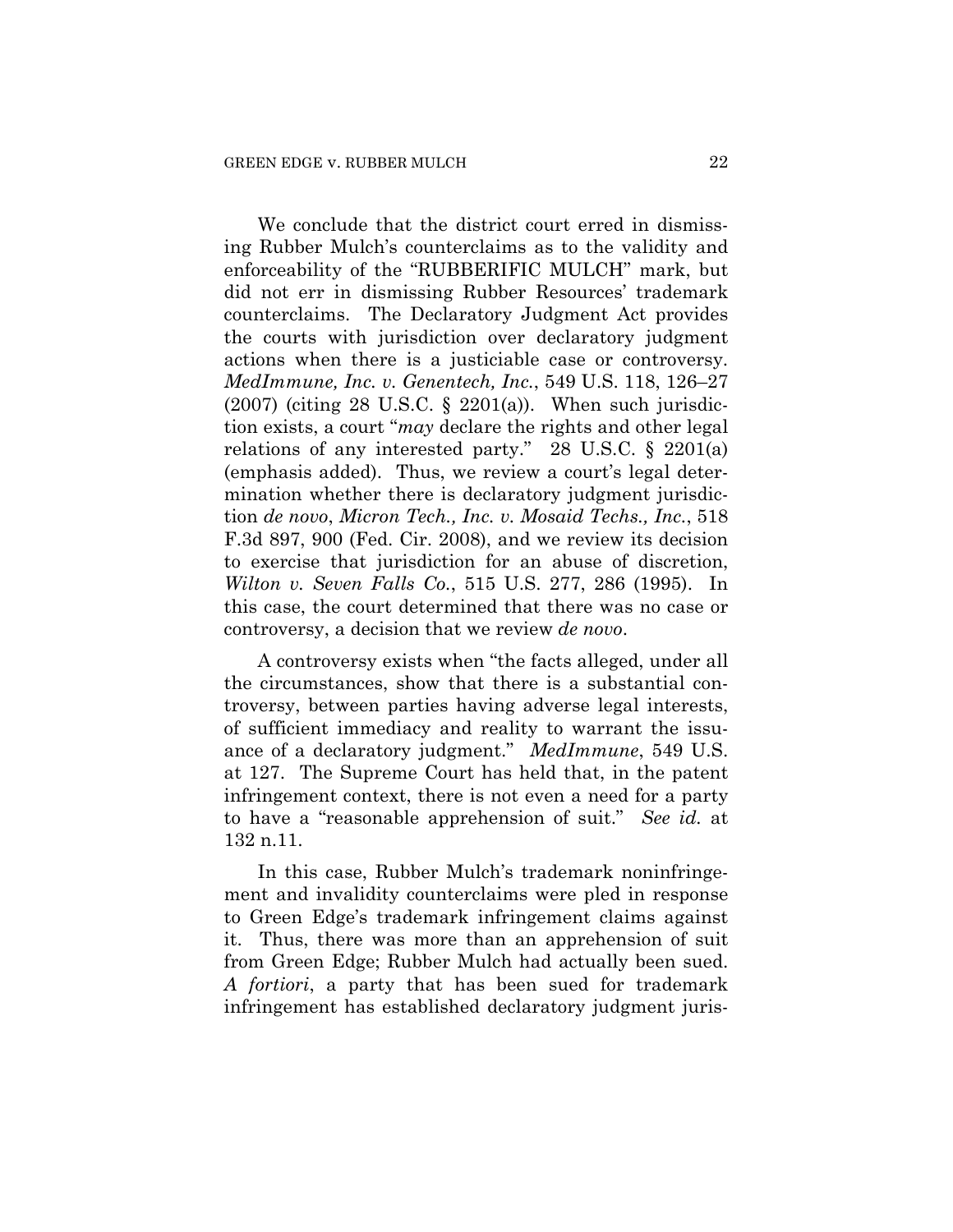diction to allege noninfringement and invalidity. To hold otherwise would prevent a defendant from raising defenses to the charge against it. *See* 10B Charles Alan Wright, Arthur R. Miller & Mary Kay Kane, Federal Practice and Procedure § 2761 (3d ed. 1998 & Supp. 2010) ("[E]ven if the [trademark owner] sues for infringement, defendant may counterclaim for a declaration of invalidity and noninfringement. In that way, the defendant is protected against the possibility that the [trademark owner] will dismiss the suit or that the infringement action will not resolve all of the issues between the parties.").[4](#page-22-0) Rubber Mulch therefore properly established declaratory judgment jurisdiction with respect to Green Edge.

Rubber Mulch also properly established the court's declaratory judgment jurisdiction over its counterclaim against International Mulch. International Mulch had threatened Rubber Mulch with suit over the "RUBBERIFIC MULCH" trademark, asserting that, as the assignee of the mark, it had standing to sue. Under *MedImmune*, a threat of suit in the form of a cease and desist letter, in addition to other litigious conduct, is sufficient to confer declaratory judgment jurisdiction. *See Micron*, 518 F.3d at 901 (holding that, under *MedImmune*, declaratory judgment jurisdiction existed based on

<span id="page-22-0"></span> $\overline{a}$ 4 International Mulch asserted at oral argument that Green Edge is prepared to dismiss its trademark claims against Rubber Mulch. *See* Oral Arg. 21:06–18, June 11, 2010, *available at* http://oralarguments.cafc.uscourts.gov/mp3/2009-1455.mp3. However, even if that assertion were true, such a dismissal would not rob the court of its declaratory judgment jurisdiction over Rubber Mulch, as Rubber Mulch must remain "protected against the possibility that [International Mulch] will dismiss the suit." 10B Charles Alan Wright, Arthur R. Miller & Mary Kay Kane, Federal Practice and Procedure § 2761.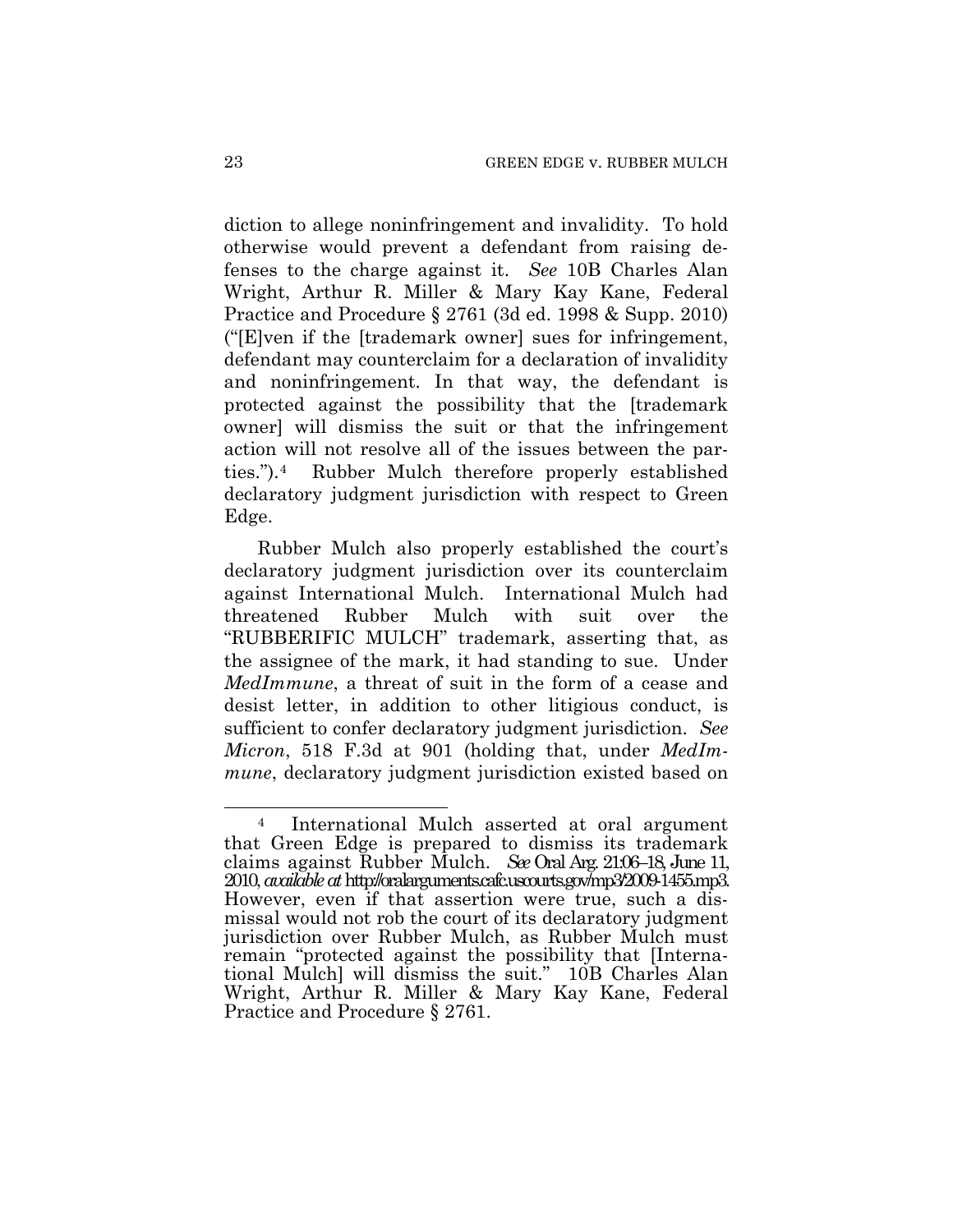a cease and desist letter plus defendant's suits against other manufacturers); *see also Bancroft & Masters, Inc. v. Augusta Nat'l Inc.*, 223 F.3d 1082, 1085 (9th Cir. 2000) (finding declaratory judgment jurisdiction based on trademark owner's cease and desist letter despite the fact that trademark owner offered to waive all trademark infringement and related claims), *overruled on other grounds by Yahoo! Inc. v. La Ligue Contre Le Racisme*, 433 F.3d 1199, 1206–07 (9th Cir. 2006) (*en banc*). Here, International Mulch not only threatened suit, but it is the alleged assignee of Green Edge's trademark, and Green Edge already filed suit for infringement of that trademark. Thus, if International Mulch is found to be the legitimate assignee, only International Mulch has standing to sue for infringement. *See AsymmetRx, Inc. v. Biocare Med., LLC*, 582 F.3d 1314, 1318 (Fed. Cir. 2009) (stating that, in patent infringement context, "a suit for infringement ordinarily must be brought by a party holding legal title to the patent"). Moreover, International Mulch is already a party to this suit. Therefore, if Green Edge is ultimately found not to have standing to pursue its infringement claim, International Mulch may be in a position to be substituted for Green Edge as the real party in interest. *See Signal Int'l LLC v. Miss. Dep't of Transp.*, 579 F.3d 478, 487 (5th Cir. 2009) ("Although an action must be prosecuted by the real party in interest, '[t]he court may not dismiss an action for failure to prosecute in the name of the real party in interest until, after an objection, a reasonable time has been allowed for the real party in interest to ratify, join, or be substituted into the action."" (quoting Fed. R. Civ. P.  $17(a)(3)$ )). Such a possibility, especially given International Mulch's actual threat of suit in its cease and desist letter, constitutes a threat or controversy of "sufficient immediacy and reality to warrant the issuance of a declaratory judgment." *MedImmune*, 549 U.S. at 127.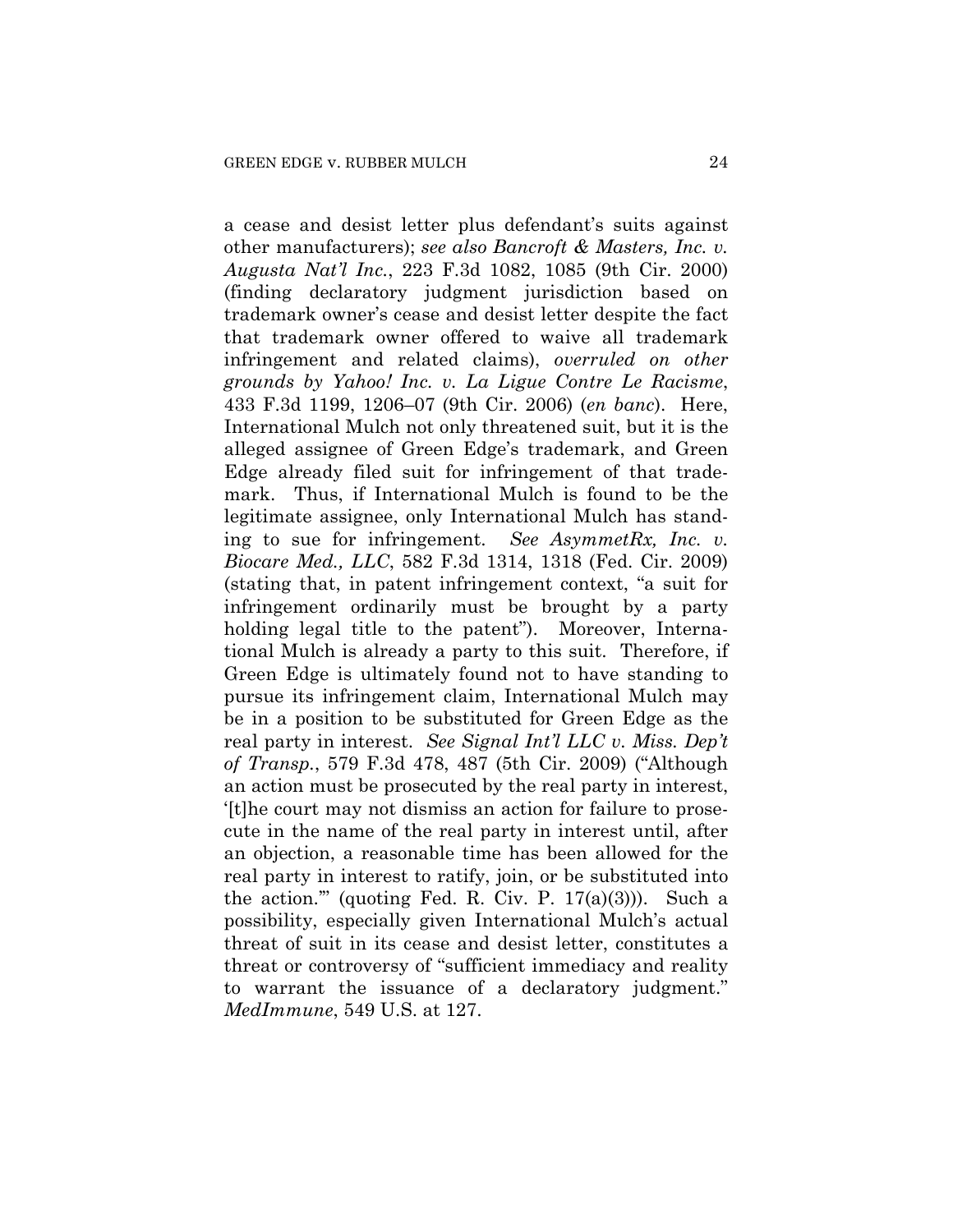International Mulch's argument that Rubber Mulch did not intend to use the term "RUBBER MULCH" as a trademark is disingenuous. The district court found that Rubber Mulch intended "to continue using the term rubber mulch." *Trademark Dismissal*, 509 F. Supp. 2d at 820. International Mulch misinterprets Rubber Mulch's assertion that the term "rubber mulch" is descriptive; that assertion does not suggest that Rubber Mulch is not going to use the term but rather goes to either the invalidity or lack of infringement of the mark "RUBBERIFIC MULCH." Both grounds are defenses to a trademark infringement suit, but the existence of those defenses does not preclude a case or controversy. Indeed, Green Edge and International Mulch have both accused Rubber Mulch of infringing a valid trademark, which is the hallmark of an actual controversy. Because neither Green Edge nor International Mulch has conceded either invalidity or lack of infringement of its trademark, a case or controversy exists.

We also disagree with International Mulch and Green Edge's assertion that Rubber Mulch has no standing to appeal based on the district court's dismissal of Rubber Mulch's claims for failure to prosecute, *Rubber Mulch Dismissal*, 2008 U.S. Dist. Lexis 55402. The court first dismissed Rubber Mulch's trademark claims for lack of a case or controversy and then later dismissed all of Rubber Mulch's claims for failure to prosecute. At the time the court found a failure to prosecute, however, Rubber Mulch could not have prosecuted its trademark claims because those claims were no longer in the case, having previously been dismissed for lack of a case or controversy. Therefore, the court's dismissal of Rubber Mulch's claims for failure to prosecute cannot include the trademark claims. Rubber Mulch cannot be punished for failure to pursue claims that were then no longer in the case. For at least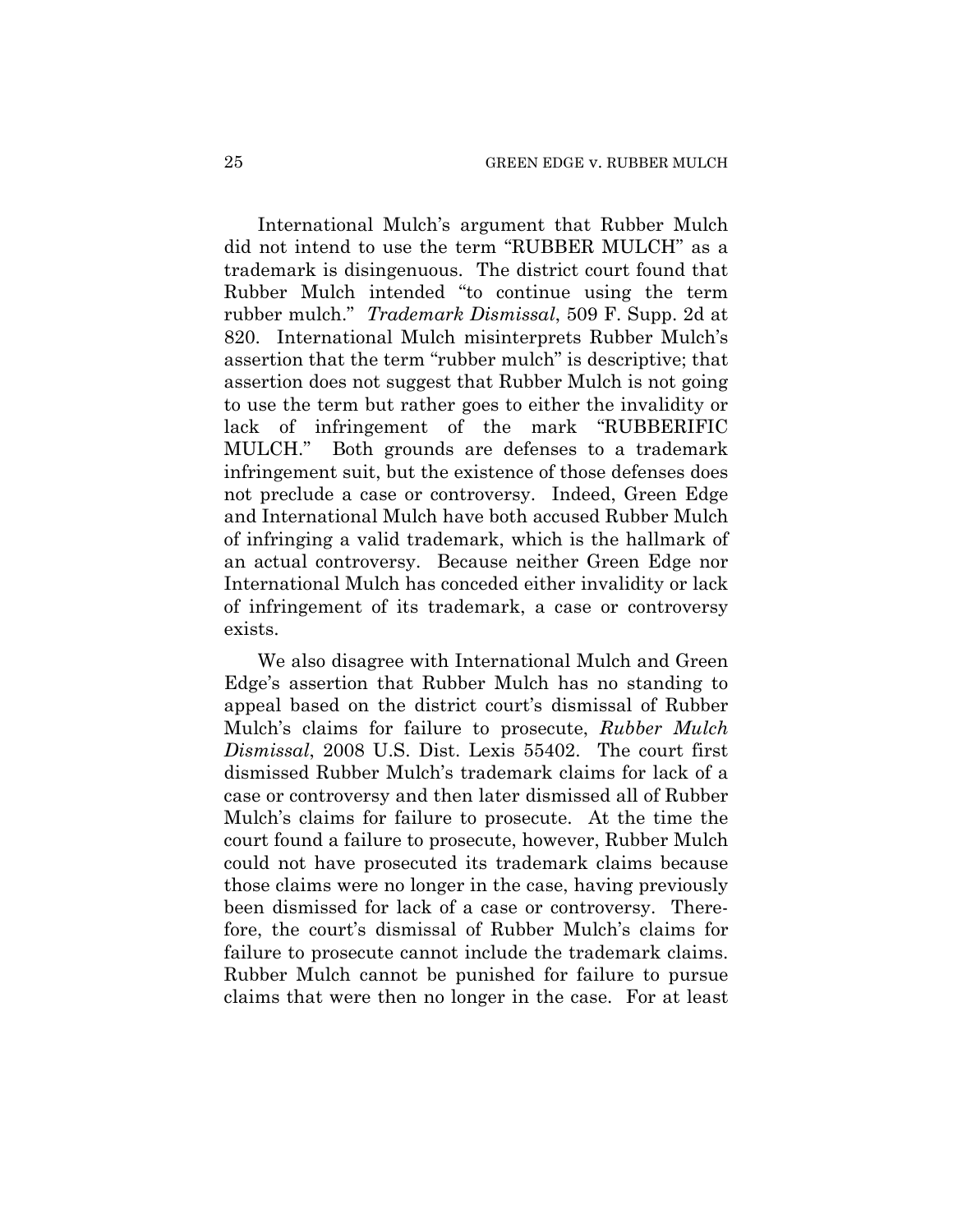that reason, Rubber Mulch has standing to appeal the court's dismissal of its trademark counterclaims.

Finally, no party addressed the district court's alternative holding that Rubber Mulch and Rubber Resources had not presented sufficient evidence to show invalidity. Given the court's cursory treatment of and all parties' failure to argue that point, we cannot affirm the dismissal on that alternative basis. We therefore hold that the district court erred in dismissing Rubber Mulch's counterclaims.

As for Rubber Resources' counterclaims of noninfringement and invalidity of the mark, we agree with International Mulch and Green Edge that there was no case or controversy giving the court declaratory judgment jurisdiction over Rubber Resources. Unlike Rubber Mulch, Rubber Resources had been neither sued nor threatened with suit. Rubber Resources' sole argument is that it uses the same term, "rubber mulch," for which Rubber Mulch was sued. Although we have found a pattern of litigation to be a factor favoring the existence of declaratory judgment jurisdiction, *see Micron*, 518 F.3d at 901, in this case Rubber Resources relies on a single suit, not a pattern. Furthermore, Green Edge, in one litigation, sued both Rubber Mulch and Rubber Resources for patent infringement and sued Rubber Mulch alone for trademark infringement. Presumably, if Green Edge had wanted to sue Rubber Resources for trademark infringement, it could have included that claim in the existing suit. Its failure to include a claim against Rubber Resources for trademark infringement, despite its claims of trademark infringement against Rubber Mulch and its other claims against Rubber Resources in the same case, indicated its lack of intent to sue Rubber Resources for trademark infringement. Thus, there was no case or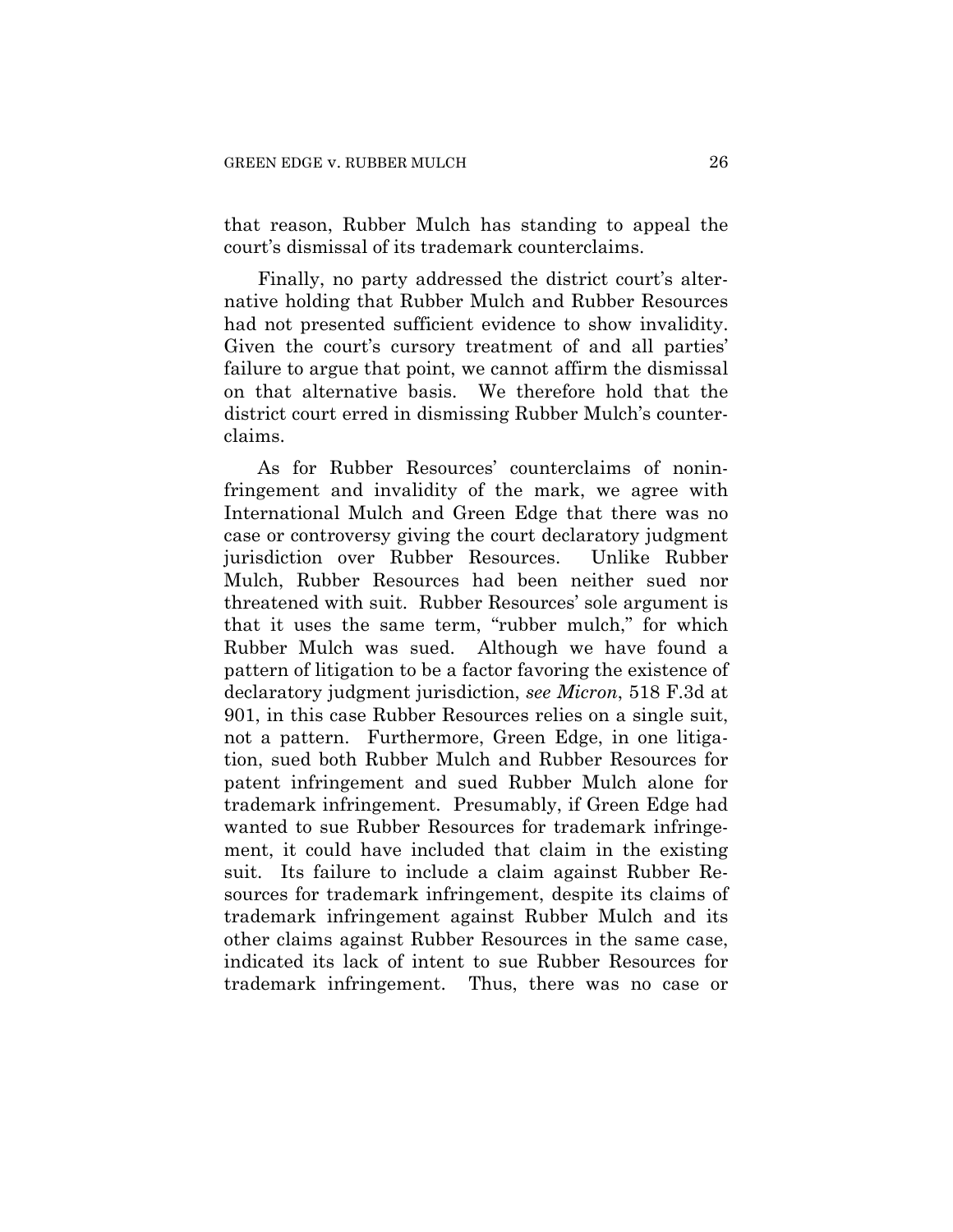controversy with respect to Rubber Resources regarding its trademark counterclaims.

For the above reasons, we reverse the district court's holding of a lack of case or controversy with respect to Rubber Mulch for its counterclaims of trademark invalidity and lack of infringement against both Green Edge and International Mulch. We affirm the court's holding with respect to Rubber Resources.

> C. The District Court Abused Its Discretion by Precluding All Damages Evidence for the Lanham Act Counterclaims

Finally, on cross-appeal, Rubber Resources asserts that the district court abused its discretion by precluding Rubber Resources from presenting evidence regarding its Lanham Act unfair competition counterclaims. Rubber Resources argues that its sole burden at trial with respect to damages would be to prove Green Edge's sales, an amount to which the parties have stipulated. Rubber Resources adds that it could not have proven total damages because it did not know Green Edge's costs and expenses, evidence which Green Edge and International Mulch had the burden to produce. According to Rubber Resources, it stated its theory of damages in its amended counterclaim, seeking a constructive trust, damages, costs, and attorney fees. Rubber Resources also argues that it disclosed that its counterclaim was under the Lanham Act. Rubber Resources further contends that, three years before trial, the district court found Rubber Resources substantially justified in not providing the computation required by Fed. R. Civ. P. 26(a), and that "substantial justification" is law of the case. Rubber Resources finally argues that, instead of excluding its evidence, the court should have excluded Green Edge and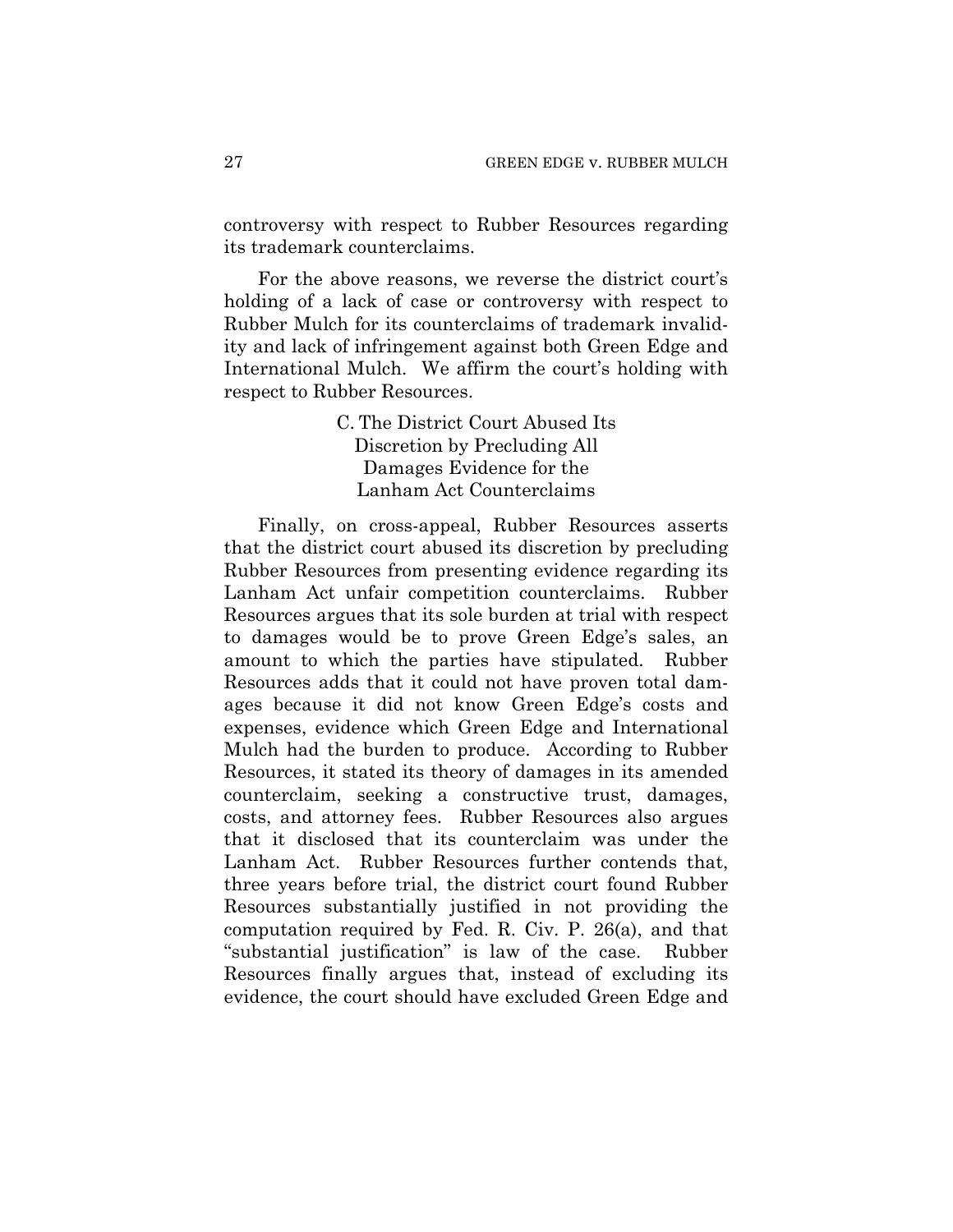International Mulch's evidence of costs for failure to provide it during discovery.

Green Edge and International Mulch respond that, despite being warned by the district court, Rubber Resources never stated the type, or theory, of damages it sought. According to Green Edge and International Mulch, Rubber Resources did not even state that it sought damages under the Lanham Act. Green Edge and International Mulch argue that, to establish a prima facie case under the Lanham Act, Rubber Resources would have to prove its damages. Further, Green Edge and International Mulch assert that Rubber Resources has mischaracterized the court's earlier order as holding that its damages disclosures were adequate; in fact, the court warned that evidence might later be excluded. Finally, Green Edge and International Mulch respond that Rubber Resources stated that a sales summary would have been sufficient, and Green Edge produced a sales summary, so their production of evidence was sufficient.

We agree with Rubber Resources that the district court abused its discretion by excluding all of Rubber Resources' evidence of damages. "Whether proffered evidence should be admitted in a trial is a procedural issue not unique to patent law, and therefore we review the district court's decision whether to admit [evidence] under the law of the regional circuit," here the Eighth Circuit. *Micro Chem., Inc. v. Lextron, Inc.*, 317 F.3d 1387, 1390–91 (Fed. Cir. 2003). The Eighth Circuit reviews the district court's decision to exclude evidence for abuse of discretion, reversing only if it "was based on an erroneous view of the law or a clearly erroneous assessment of the evidence." *Trost v. Trek Bicycle Corp.*, 162 F.3d 1004, 1008 (8th Cir. 1998) (quotation marks omitted).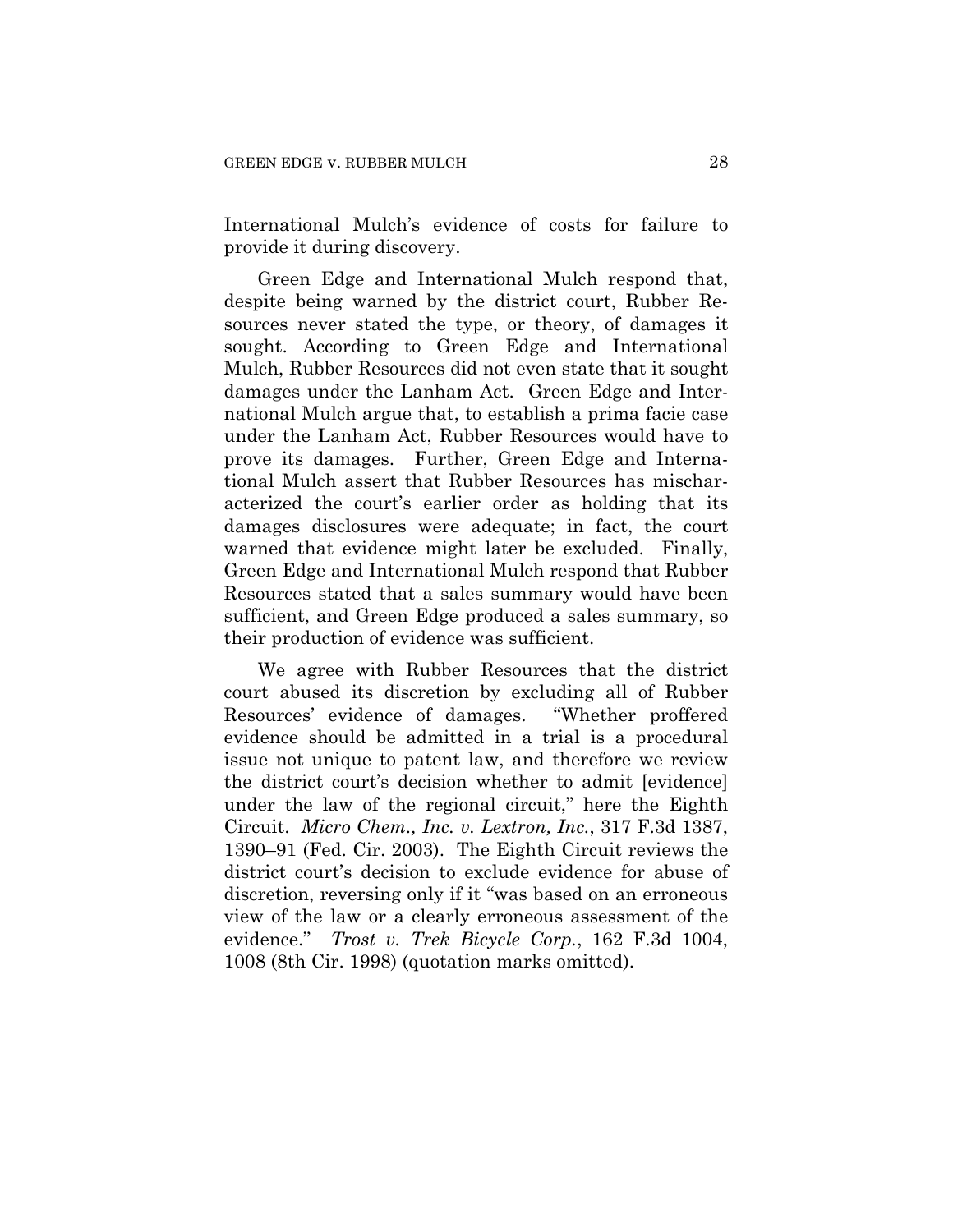Federal Rule of Civil Procedure 26(a) states that "a party must, without awaiting a discovery request, provide to the other parties . . . a computation of each category of damages claimed." Rule  $37(c)(1)$  further states that a party's failure to provide the information required by Rule 26(a) means the party may not use that information at trial "unless the failure is substantially justified or is harmless." *See also Trost*, 162 F.3d at 1008. In this case, the district court clearly erred in concluding that Rubber Resources had failed to provide a computation of every category of damages claimed. The court found that Rubber Resources had failed to disclose its theory of damages when, in fact, it had enumerated certain categories of damages in its amended counterclaim, *viz.*, Green Edge and International Mulch's profits, Rubber Resources' damages, and "exemplary damages," all under the Lanham Act, 15 U.S.C. § 1125. The Lanham Act enumerates the possible damages to which Rubber Resources might be entitled for unfair competition, providing that a violation under 15 U.S.C. § 1125(a) entitles the plaintiff "to recover (1) defendant's profits, (2) any damages sustained by the plaintiff, and (3) the costs of the action.  $\dots$ In assessing profits the plaintiff shall be required to prove defendant's sales only; defendant must prove all elements of cost or deduction claimed." 15 U.S.C. § 1117(a).

Furthermore, Rubber Resources and Green Edge had agreed upon a calculation of Green Edge's sales. Although a determination of Green Edge's profits requires subtracting its costs from its gross sales income, Green Edge must present its own evidence of its costs. *See id.* The district court acknowledged that the burden of proving damages is relaxed in Lanham Act cases, but stated that proof of damages is a separate requirement from disclosure of damages under Rule 26(a). *2009 Damages Op.*, 2009 U.S. Dist. Lexis 41302, at \*13 n.9. However,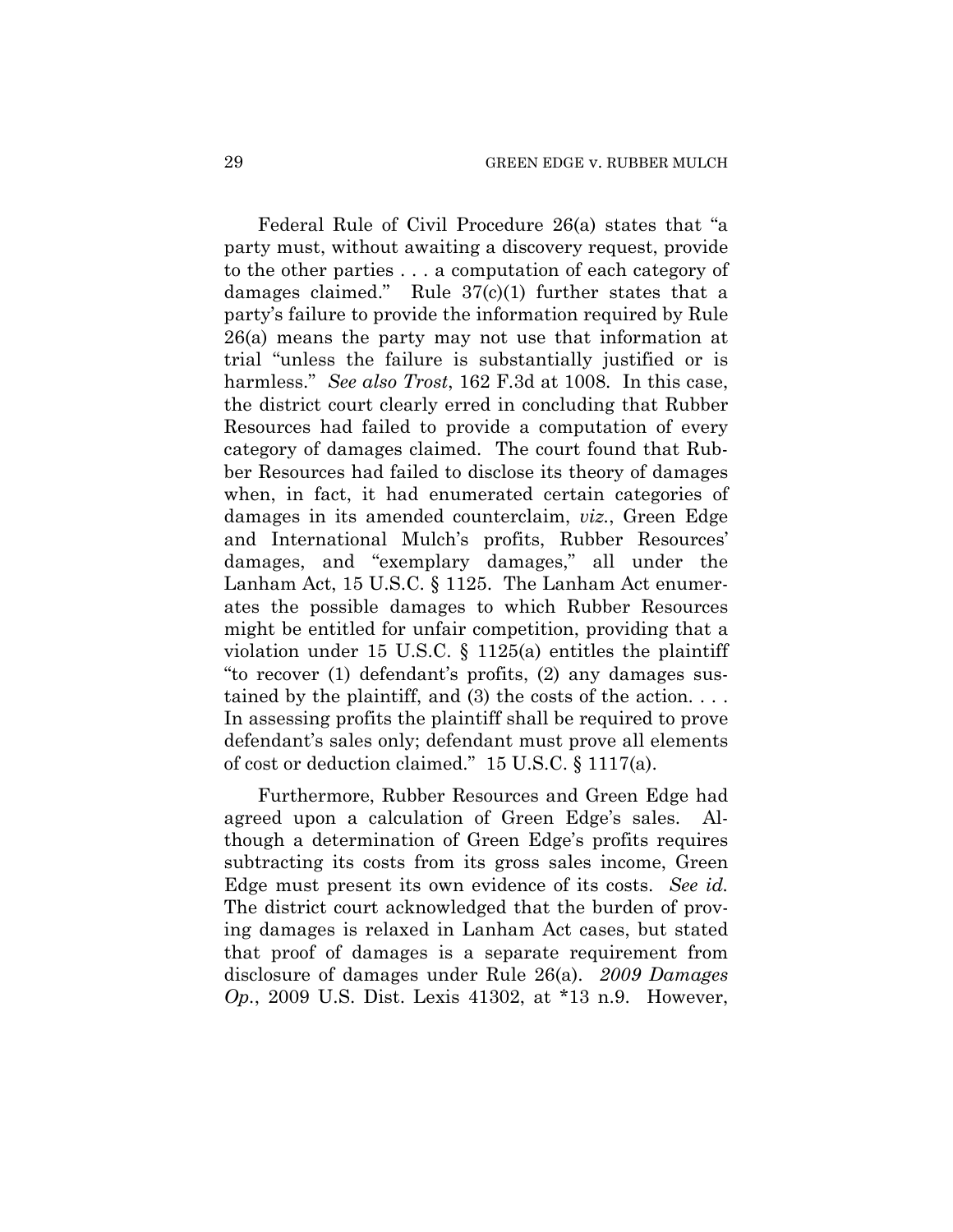the court's distinction is not persuasive. The purpose behind the relaxed burden of proof, *viz.*, difficulty for the plaintiff to ascertain the amount of damages, *see id.*, cannot be served without similarly relaxing the burden of disclosure under Rule 26(a). Thus, contrary to the district court's second order, *2009 Damages Op.*, 2009 U.S. Dist. Lexis 41302, Rubber Resources should be permitted to present evidence of Green Edge's sales at trial to prove Green Edge's profits.

Rubber Resources does not argue that it presented a calculation of its damages or of the "exemplary damages" it sought, and the district court did not clearly err in excluding evidence of either of those forms of damages. However, should Rubber Resources prevail at trial, it is entitled to recover Green Edge's profits. Because Rubber Resources provided a stipulated calculation of Green Edge's sales, the court clearly erred in excluding all evidence of damages. We therefore reverse the court's exclusion of damages evidence, *2009 Damages Op.*, 2009 U.S. Dist. Lexis 41302. We also reverse the court's dismissal of Rubber Resources' Lanham Act claims for an inability to prove damages, *Lanham Act Dismissal*, 2009 U.S. Dist. Lexis 53411, as that dismissal was based on the clearly erroneous exclusion of all damages evidence, *2009 Damages Op.*, 2009 U.S. Dist. Lexis 41302.

We have considered the parties' remaining arguments and do not find them persuasive.

#### CONCLUSION

The judgment of the district court is

# **AFFIRMED IN PART, REVERSED IN PART, and REMANDED**